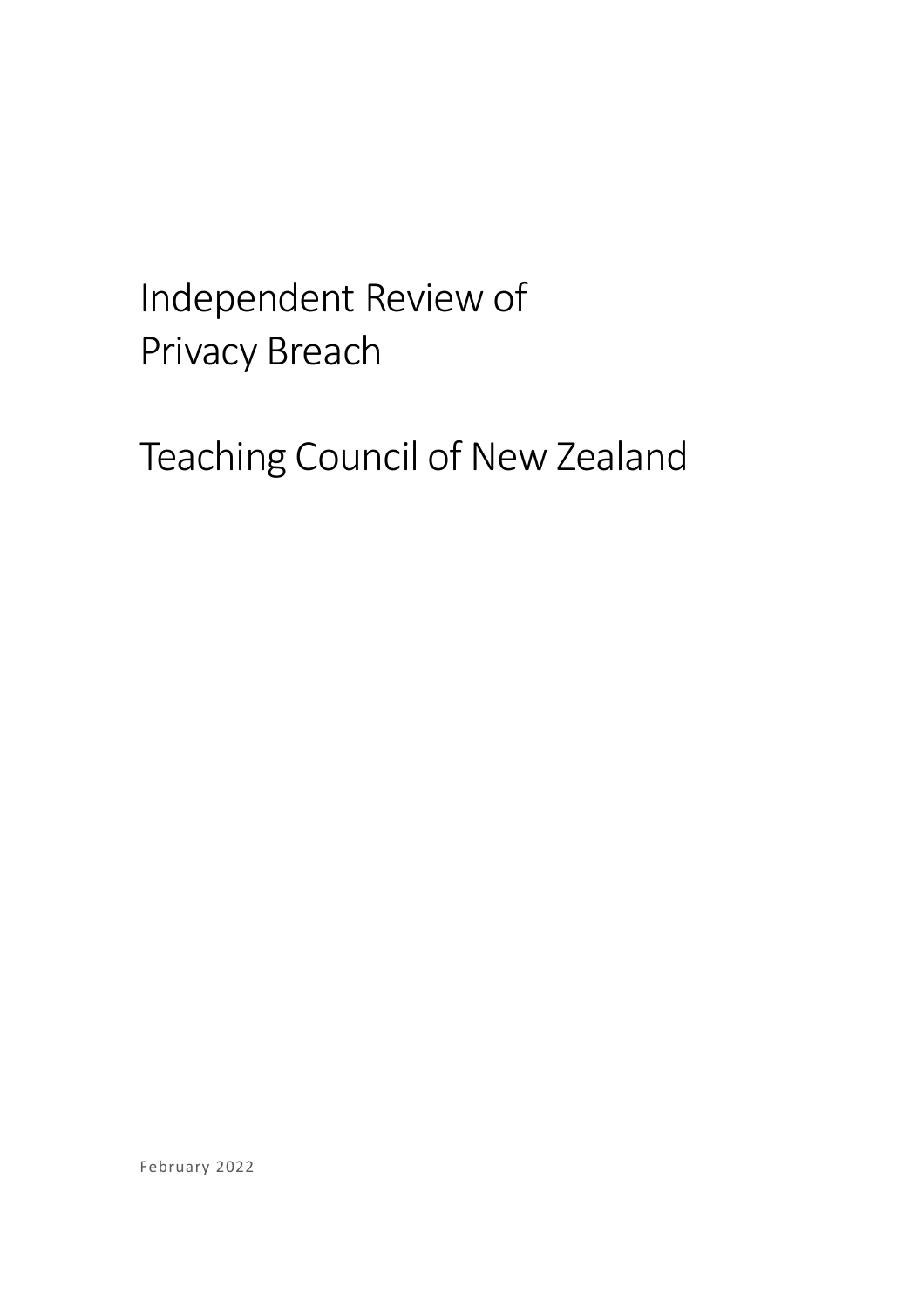### <span id="page-1-0"></span>1. Acknowledgement

New Zealand law clearly establishes a framework and sets an expectation that an individual's privacy including their personal information should be protected in accordance with internationally recognised privacy obligations and standards relating to the privacy of personal information. New Zealanders have a right to be able to expect their information is managed in accordance with that framework.

The Review wishes to acknowledge the individuals impacted by the disclosure of their personal information by the Teaching Council of New Zealand.

The Review also wishes to acknowledge the interviewees for their openness, honesty and co-operation with the Review.

Jenn Bestwick Reviewer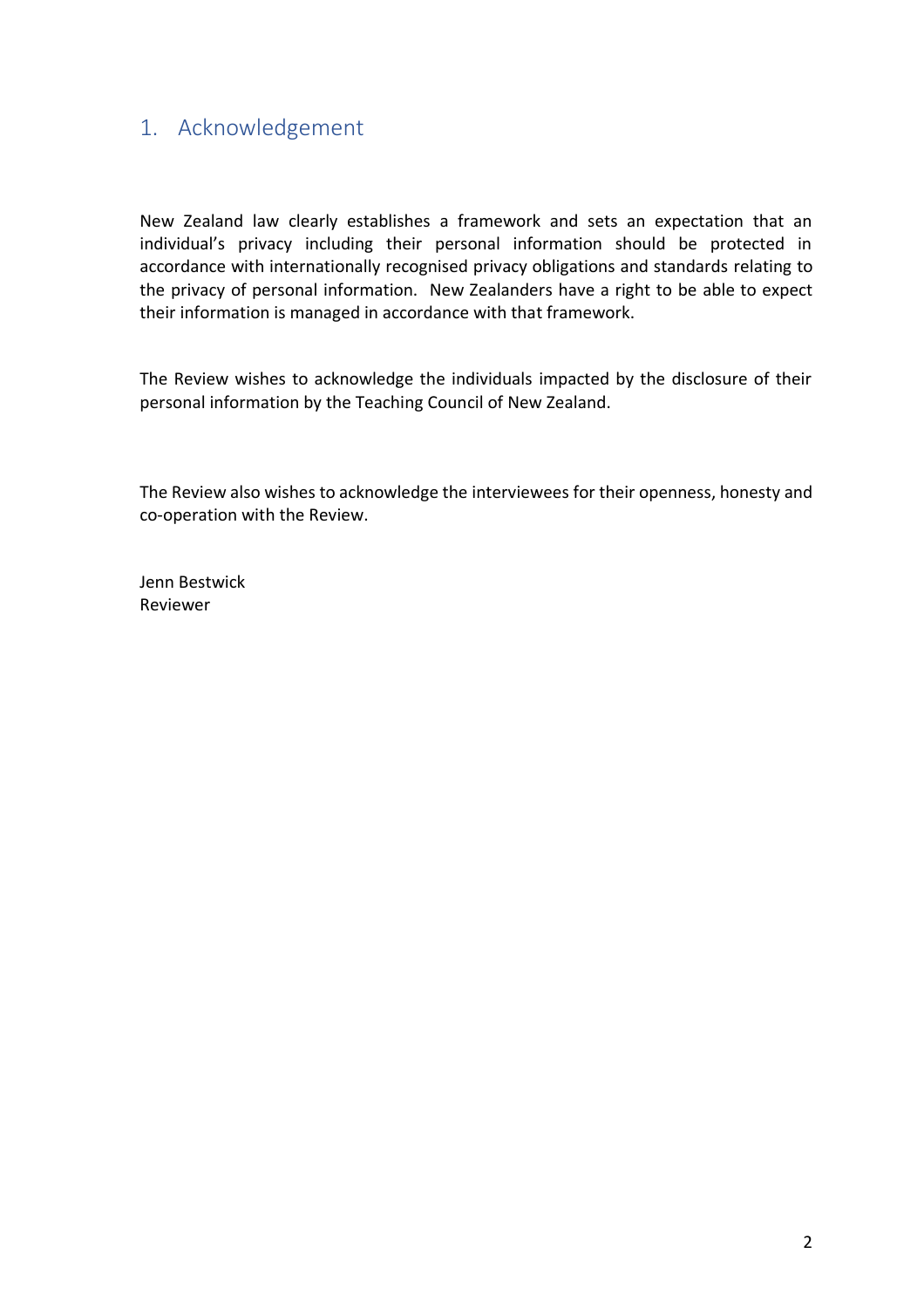### **Table of Contents**

| WHAT OCCURRED - THE CIRCUMSTANCES SURROUND IN THE INCIDENT AND THE INCIDENT RESPONSE 9 |    |
|----------------------------------------------------------------------------------------|----|
|                                                                                        |    |
|                                                                                        |    |
|                                                                                        |    |
|                                                                                        |    |
|                                                                                        |    |
|                                                                                        |    |
|                                                                                        |    |
|                                                                                        |    |
|                                                                                        |    |
|                                                                                        |    |
|                                                                                        |    |
|                                                                                        |    |
|                                                                                        |    |
|                                                                                        |    |
|                                                                                        |    |
|                                                                                        |    |
|                                                                                        |    |
|                                                                                        |    |
|                                                                                        |    |
|                                                                                        |    |
|                                                                                        |    |
|                                                                                        | 20 |
|                                                                                        |    |
|                                                                                        |    |
|                                                                                        |    |
|                                                                                        |    |
|                                                                                        |    |
|                                                                                        |    |
|                                                                                        |    |
|                                                                                        |    |
|                                                                                        |    |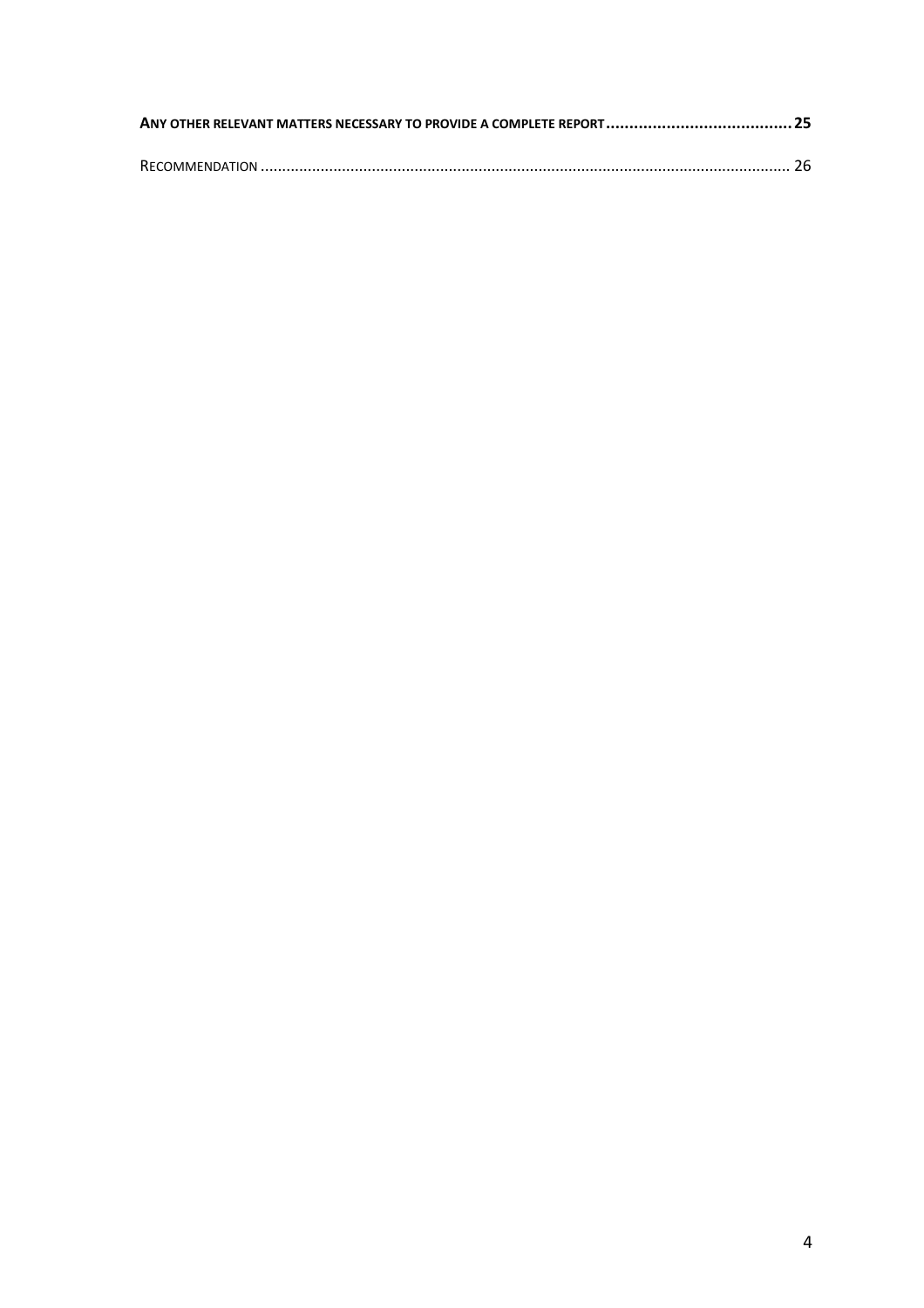### <span id="page-4-0"></span>Executive Summary

- 4. At approximately 11.10am the Teaching Council of New Zealand (the Council) was alerted to a potential Privacy Breach via email from a TVNZ Legal Advisor to the Council's Enquiries email address. TVNZ advised the information had been discovered by one of their reporters investigating an unrelated matter.
- 5. The information disclosed included information collated by the Council for the purposes of monitoring general enquiries and correspondence and contained sensitive information about a number of individuals.
- 6. The Council immediately set up an incident response team and worked to contain and respond to the incident over the coming days.
- 7. The breach occurred as a result of a series of action triggered by a Council employee who copied a extract from the Council's JIRA Platform into a spreadsheet with the intention of seeking peer technical input to resolve a technical issue.
- 8. The employee intended to delete all identifiable data from the spreadsheet however in error they omitted to delete a number of columns of the large spreadsheet some of which contained information about identifiable individuals.
- 9. The employee shared the information with a former colleague and technical peer most likely on the 16th October 2021. Without the knowledge of the employee, after trying to resolve the issue themself, the former colleague posted the information to a technical forum on 20<sup>th</sup> October 2021 to seek input from other technical specialists into resolving the issue.
- 10. It was on this forum that the TVNZ reporter discovered the data.
- 11. Approximately one week after the incident the governing body of the Teaching Council commissioned an independent review of the incident. The findings of the review are included below.

Finding and Recommendations

### *The Cause of the privacy breach*

- 12. The Review finds that:
	- a. The circumstances and facts of the incident constitute a breach of the following Council policies and procedures:
		- i. Statements 8, 9, 11, 12 of the Information and Records Management Policy
		- ii. Statement 10 of the Information Release Policy
		- iii. Statement 5 of the ICT Acceptable Use Policy
		- iv. Privacy Commitment 2 of the Privacy Policy
		- v. Procedures 12 & 14 of the Use of Technology Procedures
		- vi. Procedures 56, 62,67 and 68 of the Recruitment and Induction Procedures
	- b. The Council failed to consider how the employee whose actions precipitated the breach was intended to obtain technical support and did not communicate its expectations to the employee in this regard.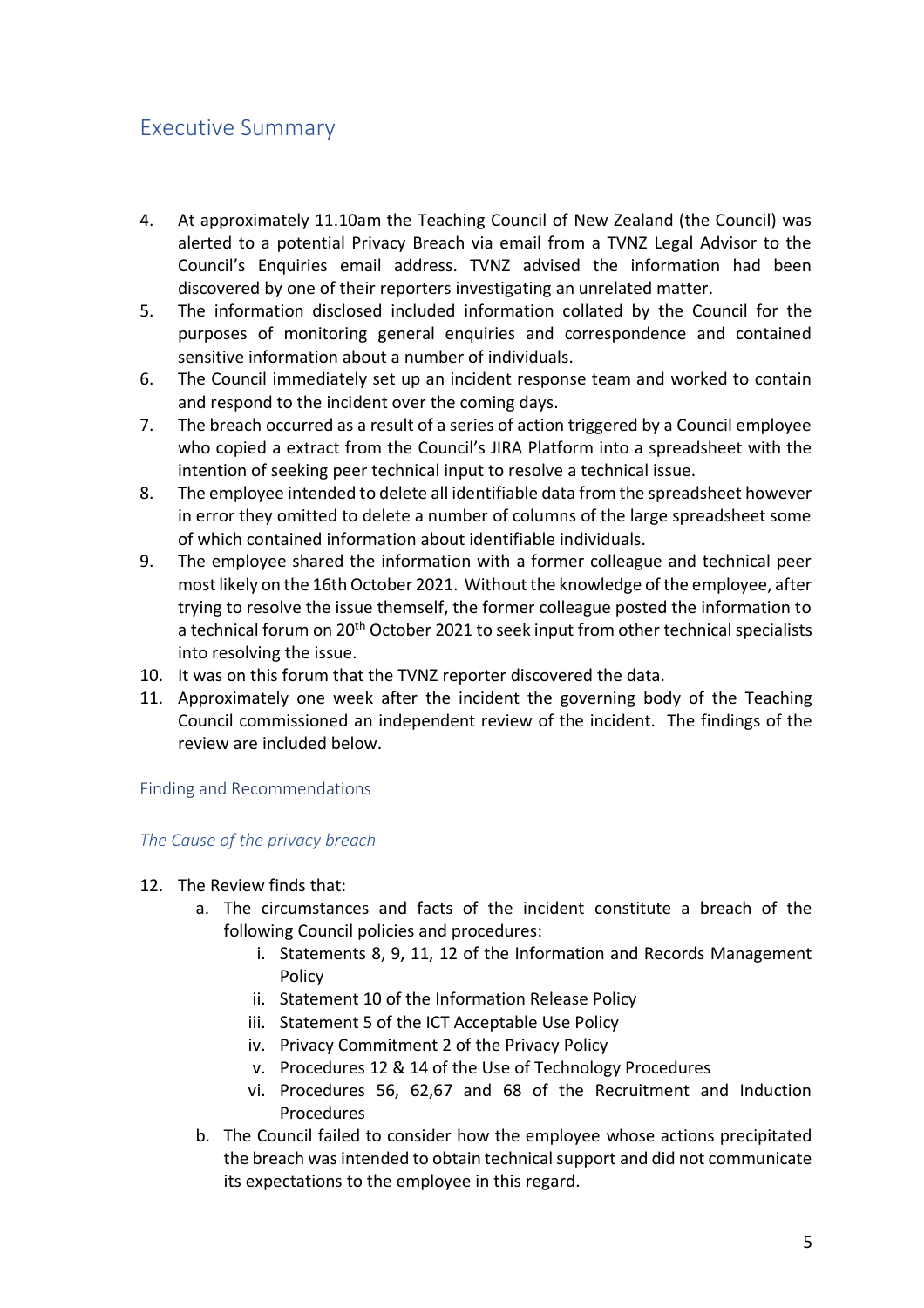c. The failure of the Council to ensure the employee completed their induction may have contributed to the employee's lack of knowledge or understanding of the Council's policies and procedures relevant to the incident.

### *The Adequacy of the Response*

- 13. The review finds that in general the Council responded well and that the Incident Response Team operated in a manner consistent with commonly accepted incident response practices.
- 14. The review considers the drive to communicate with parties deemed to have met the criteria for potential for serious harm under s113 of the Privacy Act 2020 to be laudable and that the tone, content, timeliness and transparency of the communication was appropriate.
- 15. The review finds that the Incident Response Team's assessment of the individuals who met the criteria of serious harm was reasonable given the subjective nature of the assessment criteria and that there is no evidence of any attempt to minimise or underestimate the number of affected parties.
- 16. However the reviewer does consider that the rushed nature of the assessment possibly contributed to taking a slightly narrower interpretation of affected parties than might otherwise have been the case had they taken slightly longer to consider the information disclosed.
- 17. On balance the review is of the opinion that contacting the wider group of named individuals would have been unlikely to cause harm and was likely to have supported the maintenance of trust and confidence in the Council by the profession, particularly given the information held by the media outlet that discovered the information.
- 18. The review finds that engaging expert communications advice would have been likely to improve the efficacy of the response and have enabled the Council to better manage their engagement with the media.

### *Whether the Chief Executive acted reasonably and in good faith*

- 19. The review finds that the CEO acted reasonably and in good faith in advising those deemed affected by the privacy breach.
- 20. The review finds that the CEO acted reasonably and in good faith in providing information and advice to the Chair of the Governing Council.
- 21. The review finds that the CEO acted reasonably and in good faith in providing information and advice to the Governing Council.
- 22. The review finds that the CEO acted in good faith in relation to providing information to the Minister of Education. In not fully disclosing the nature and scope of the disclosure initially due to her concern regarding a further privacy breach the review finds that she acted reasonably however the review considers it would have been preferable for the Minister to have received a more fulsome briefing and that had further advice been taken/received by the CEO that this may have occurred.
- 23. The review finds that the CEO acted reasonably and in good faith in issuing public statements.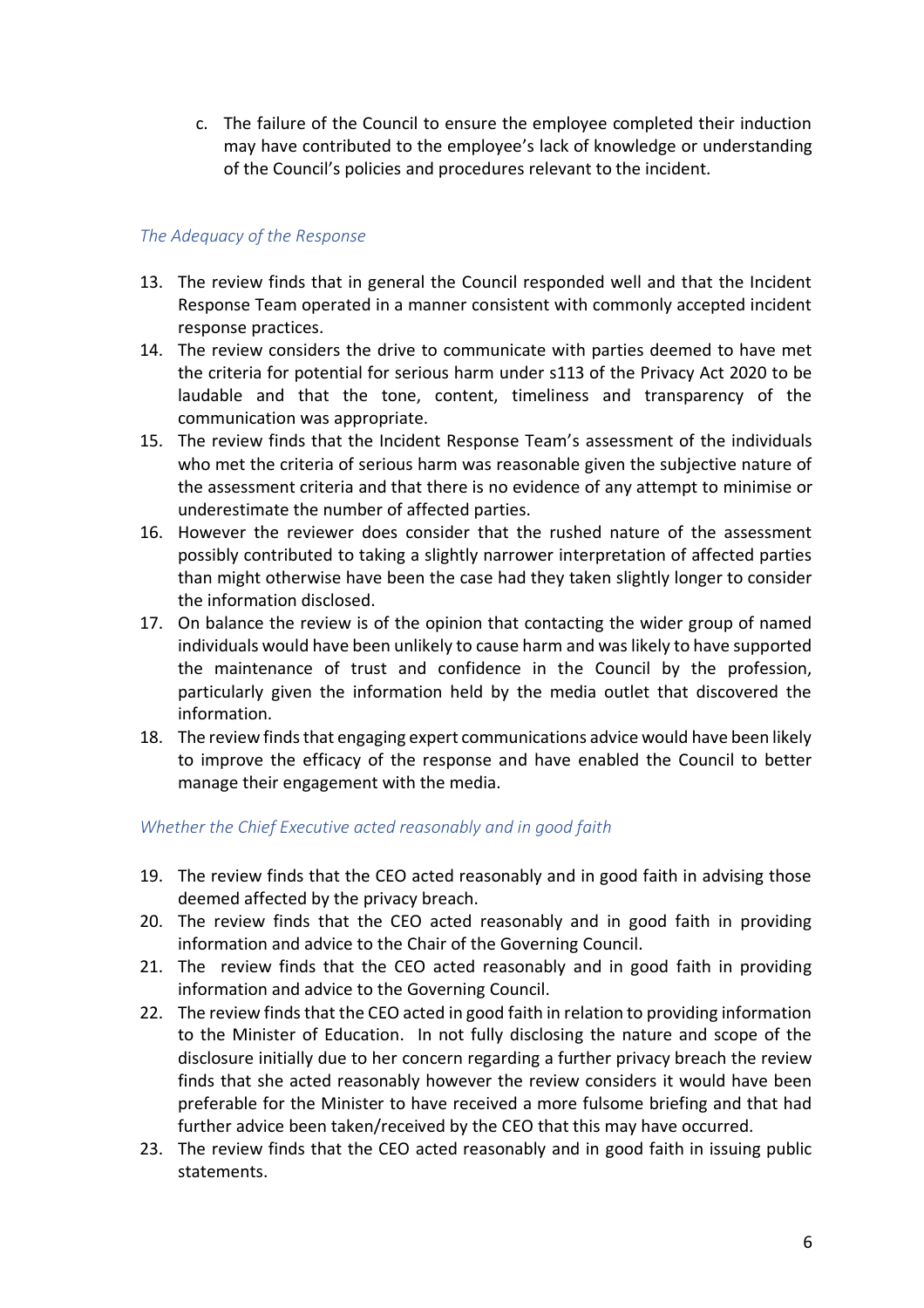### *Appropriateness and effectiveness of Information Security*

- 24. While no system is completely immune to human error there are areas in which the Council could strengthen its information security as highlighted by this incident, and recommends the following:
	- a. Strengthening on-boarding and induction processes ensuring they are more closely managed and consistently applied to ensure all new employees understand the organisational policies and procedures and their individual responsibilities and accountabilities.
	- b. Establishing operating protocols for "one-deep" roles within the organisation recognising the need for employees in those roles to seek external peer support and advice and ensuring they are supported to fulfil their role safely.
	- c. Continuing to build the organisation information security and privacy cultures and raising awareness of individual responsibilities in relation to both information security and privacy.
	- d. Ensuring all policies and procedures remain current and are reviewed within the documented review windows.
	- e. Continuing to implement the recommendations of the recent Protective Security Requirements Information Security Assessment.

### *Any other relevant matters necessary to provide a complete report*

- 25. That the Council reviews it's Incident Response Plan and protocols to include the establishment of:
	- a. A Governing Council incident response team; and
	- b. Protocols for communication to the Governing Council in such situations.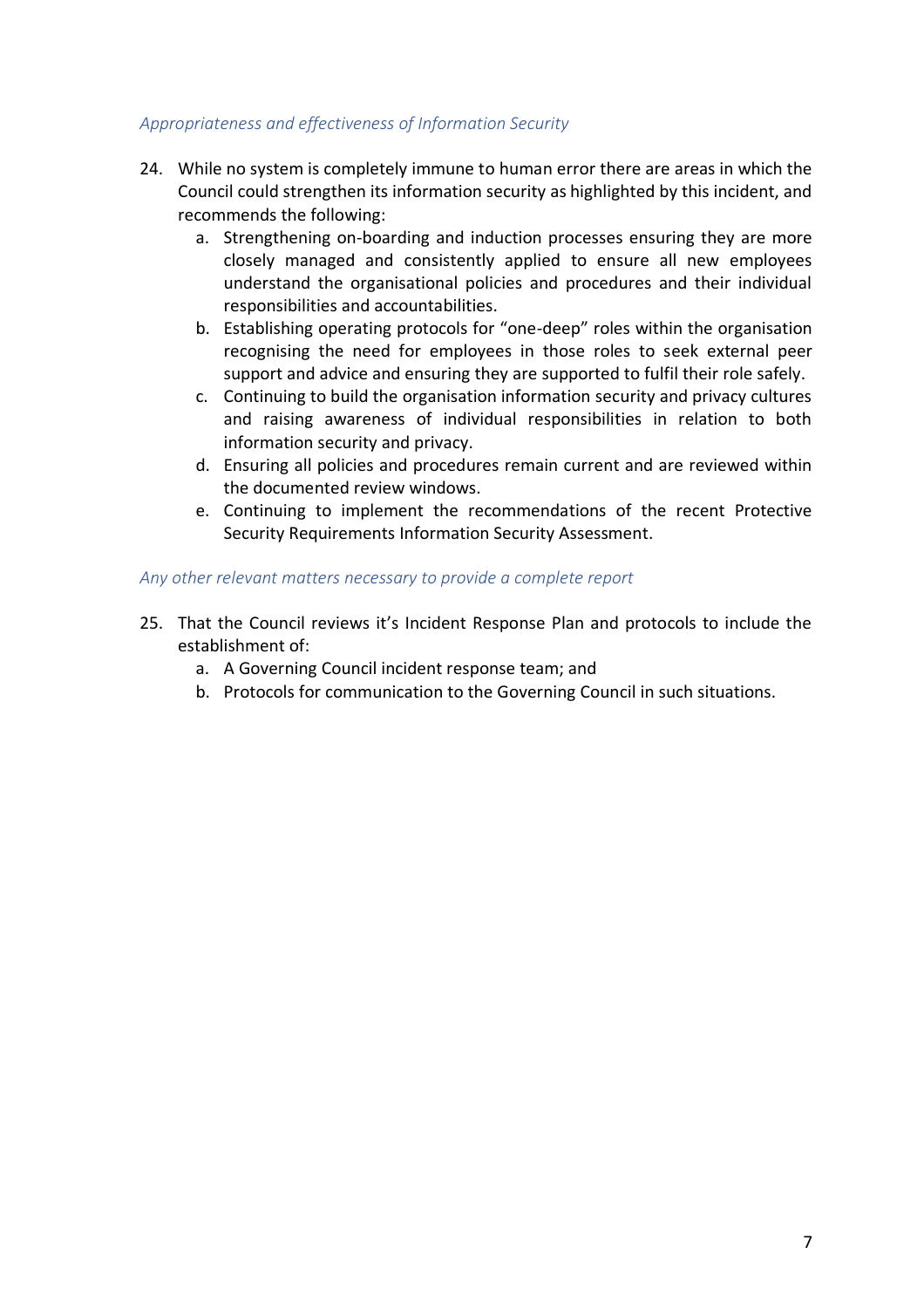### <span id="page-7-0"></span>Introduction

- 27. At approximately 11.10am on the 9<sup>th</sup> December 2021 the Teaching Council of New Zealand (the Council) was alerted to a potential Privacy Breach via email from a TVNZ Legal Advisor to the Council's Enquiries email address. TVNZ advised the information had been discovered by one of their reporters investigating an unrelated matter.
- 28. The information purported to have been disclosed included information collated by the Council for the purposes of monitoring general enquiries and correspondence and contained some sensitive information.
- 29. Post responding to the incident the Council has conducted its own internal review of the Incident.
- 30. On  $21^{st}$  December 2021 I was appointed by the Council's governing board to undertake an Independent Review of the Privacy Breach to consider the following:
	- a. the circumstances surrounding and cause of the incident;
	- b. the adequacy and appropriateness of the incident response;
	- c. the appropriateness of the Council's information security controls including its policies, processes, governance and practice; and
	- d. whether the Chief Executive acted reasonably and in good faith in relation to the incident and in advising relevant parties
- 31. The full Terms of Reference for the Review are contained in Appendix A of this report.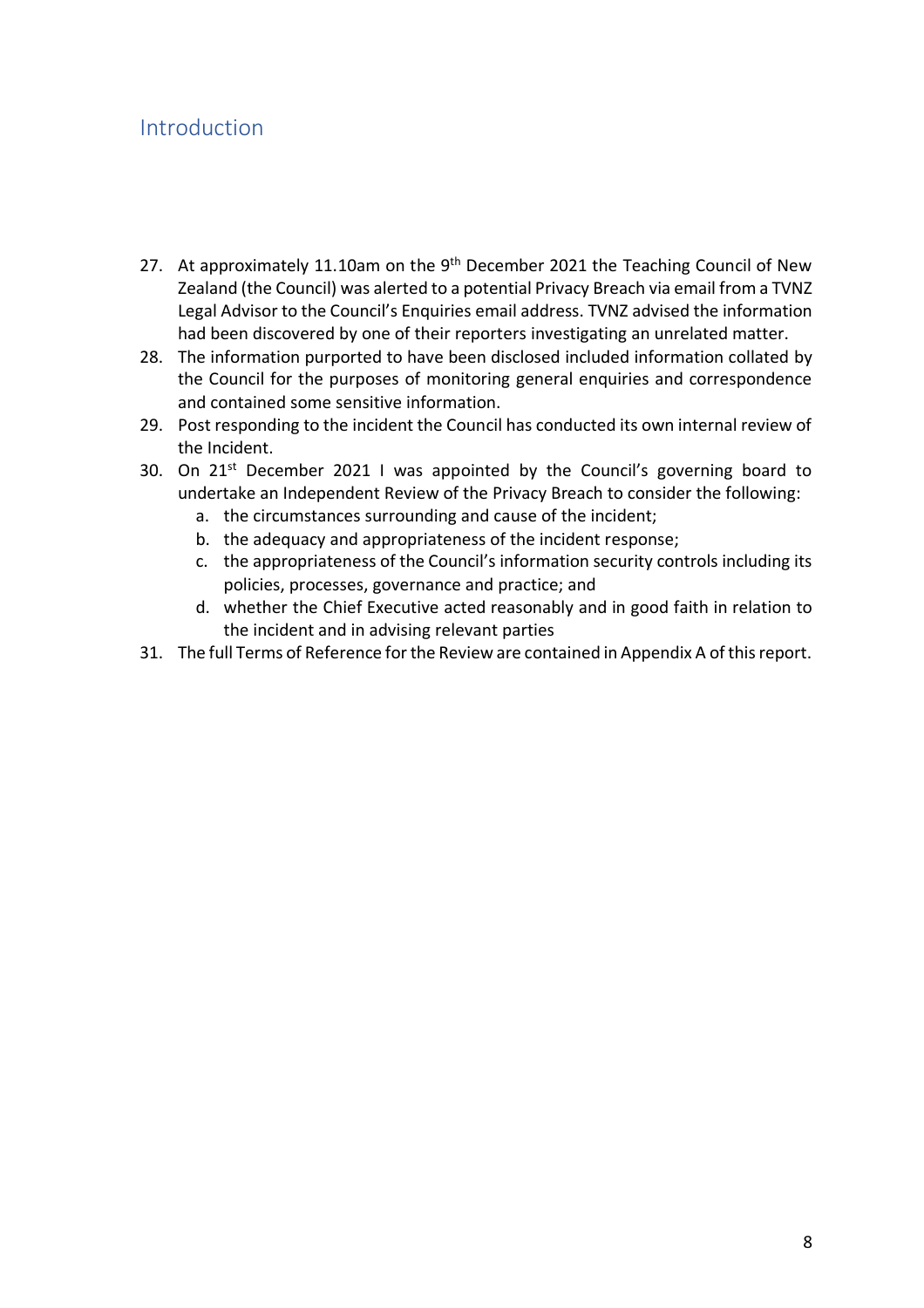### <span id="page-8-0"></span>The Incident

<span id="page-8-1"></span>What occurred – the circumstances surround in the incident and the Incident Response

33. The following timeline outlines the pertinent actions that occurred in relation to the incident.

### <span id="page-8-2"></span>9 th December 2021

- 34. At approximately 11.10am on the  $9<sup>th</sup>$  December 2021 the Teaching Council of New Zealand (the Council) was advised of a potential Privacy Breach via email from a TVNZ Legal Advisor. The email was sent to the Council's Enquiries email address.
- 35. The ICT Manager initially found the email forwarded it to the Council's Government Relations and Information Manager (GRIM) who also holds the Privacy Officer role for the Council for review. The email contained an embedded link to the document containing personal information of a number of correspondents with the Council.
- 36. The GRIM recognised the information as an extract from the Council's JIRA board used to track general correspondence, complaints and information requests.
- 37. At 11.35 the GRIM escalated the issue to Deputy Chief Executive Operational Services (DCE – OS) and Chief Financial Officer (CFO).
- 38. The Chief Executive Officer (CEO) was advised at 11.40am and stood up an incident response team comprising of the CEO, ICT Manager, GRIM, Communications Advisor and CFO. The DCE - OS was appointed the Incident Manager.
- 39. The GRIM advised the Incident Response Team that the incident constituted a notifiable breach under Part 6, of the Privacy Act 2020 and wasinstructed to proceed with notification the Office of the Privacy Commissioner (OPC) in accordance with s114 of the Act. The notification form was completed and submitted to the OPC at 12.23pm.
- 40. At 12.55pm the CEO contacted the Council Governing Body Chair (the Chair) to advise of the incident and left a message asking the Chair to call her urgently. The Chair returned the CEO's call and was briefed on the incident. The Chair notified the Governing Body by email at approximately 3pm.
- 41. In the meantime the Incident Response Team proceeded to investigate the possible sources of information initially considering the information had been accessed via some sort of cyber event or other unauthorised access.
- 42. The location of the information was identified as being a subscription only technical forum thread operated by Enterprise DNA and the information was confirmed as an extract of the spreadsheet information contained in the Council's JIRA Board.
- 43. In the course of working to identify how the information had been accessed a Council employee, **EXECUTE:** (the employee), recognised the data and immediately disclosed that in October 2021 they had sought assistance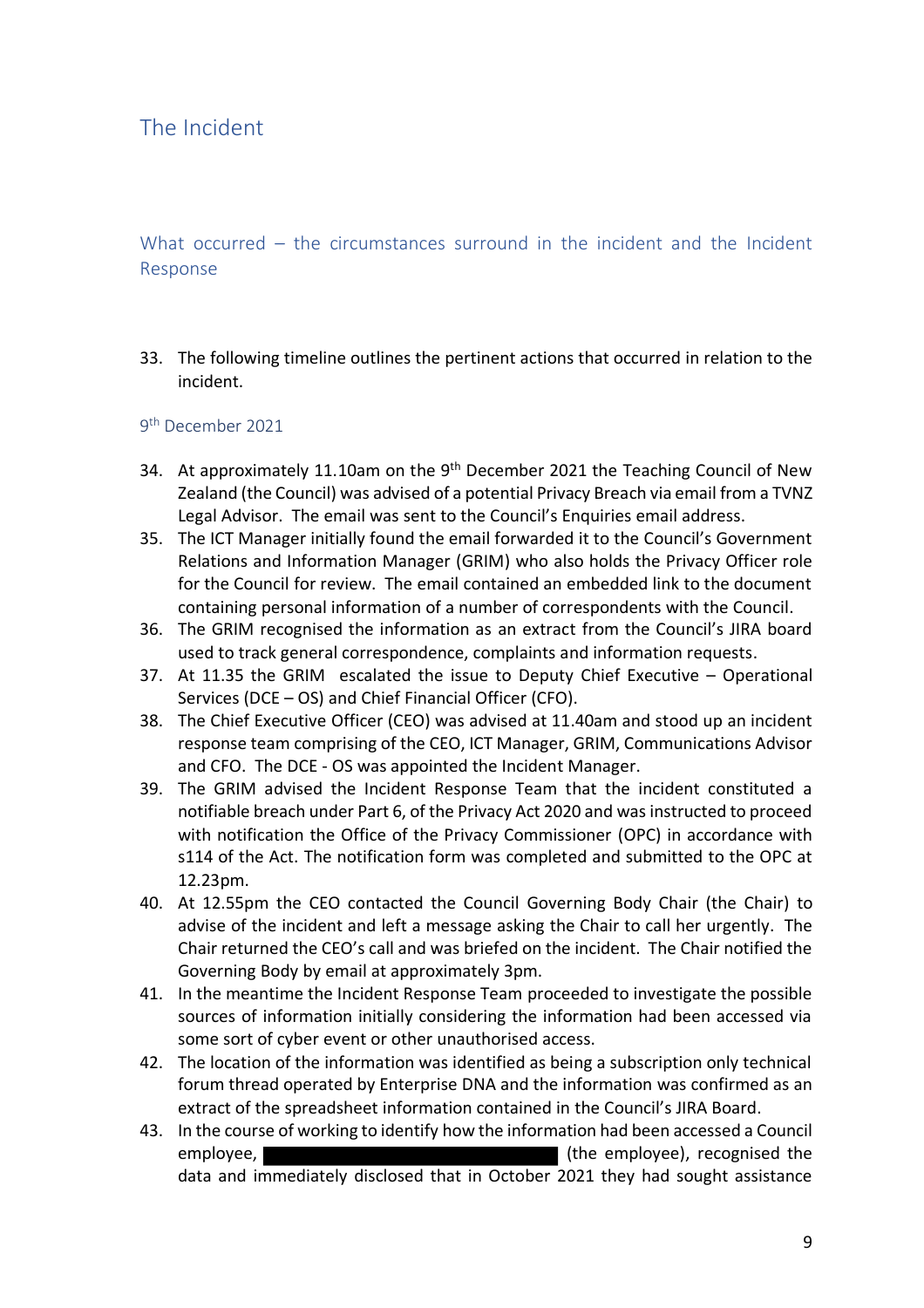from a former technical colleague in October regarding a piece of software used by the Council to provide business analytics, Power BI and had provided what they had believed to be anonymised data to the former colleague via a USB stick to enable them to provide technical assistance.

- 44. The employee contacted the former colleague who confirmed they had posted the information on the Enterprise DNA technical forum on 20<sup>th</sup> October 2021 in an attempt to resolve the technical issue the employee had been working on.
- 45. At 1.20pm the Council made contact with Enterprise DNA and requested them to remove the technical thread on its Forum. Various challenges locating the thread meant the information was not taken down from the website until 9.53pm on the 9<sup>th</sup> December. Enterprise DNA confirmed removal of the file from their asset library at 10.46pm and at 05.15am on the  $10<sup>th</sup>$  December confirmed no cache version of the file remained in WebArchive or Google caches.
- 46. The Council advised the National Cyber Security Centre of the incident and received confirmation the appropriate government agency to liaise with was the OPC.
- 47. In parallel to the activity to contain the breach, the Incident Response Team directed the CFO and the employee to conduct an initial line by line assessment of the potential serious harm to affected individual (under s 113 of the Privacy Act 2020). This initial assessment identified approximately 50 individuals.
- 48. Independently the initial assessment of affected individuals was reviewed by the Council's Privacy Officer (the GRIM) applying the same s113 criteria.
- 49. Once that review was concluded the CEO and DCE OPS reviewed the entire spreadsheet including the list of individuals identified by both prior assessments and seeking further expert input from the Privacy Officer as required before finalising the assessment. At the conclusion of these reviews the number of rows of the spreadsheet considered contain information relating to individuals that met the criteria of serious harm under s113 of the Privacy Act 2020 was deemed to be 43.
- 50. Draft communications to affected parties and other stakeholders were drafted.

### <span id="page-9-0"></span>10th December 2021

- 51. The Incident Response Team met to review the draft communications material and at 10.36am and 10.40am respectively the CEO contacted the Chair and Board Communications Committee Chair asking them to review the draft communications material.
- 52. The CEO notified the Minister of Education's office and the Secretary of Education of the incident.
- 53. Early in the afternoon of the  $10<sup>th</sup>$  the Council contacted each of the 43 individuals and one organisation assessed as having met the criteria for potential serious harm under s113 of the Privacy Act 2020 and advised them of the breach and the information about them that had been disclosed.
- 54. In the early afternoon the OPC contacted the Council to advise that TVNZ had advised they were aware of file summary information remaining accessible in Google search results and suggested the Council may wish to contact Netsafe to assist in ensuring there were no further references to the information available.
- 55. The Council contacted Enterprise DNA and advised on how to remove the Google search cache results.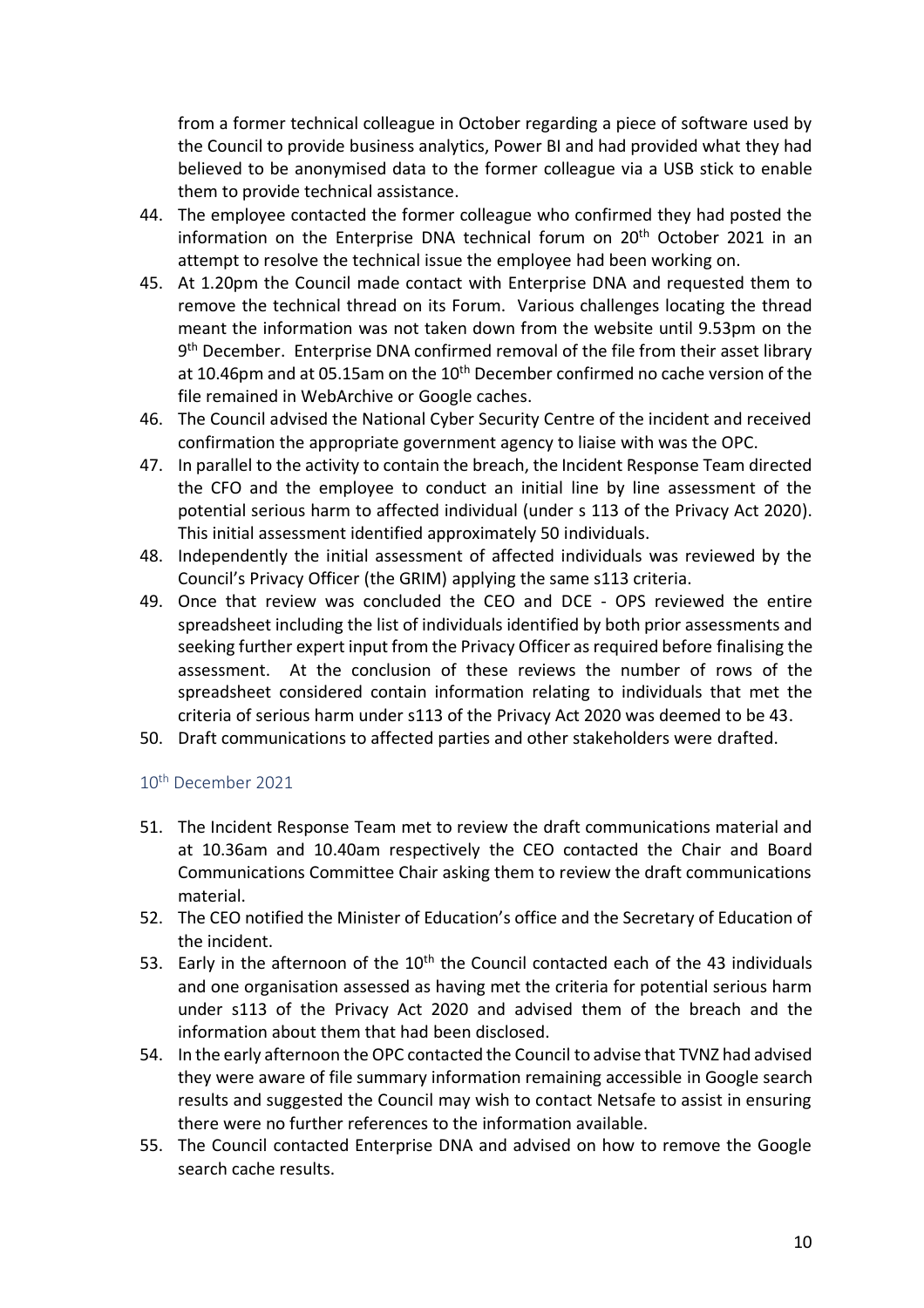### <span id="page-10-0"></span>11<sup>th</sup> December 2021

- 56. The Council sought further confirmation from Enterprise DNA that the Google search cache results had been removed.
- 57. The ICT Manager contacted Google to have the broken link to the file removed from the cached search results.

### <span id="page-10-1"></span>12th December 2021

- 58. The cache was confirmed as removed by Enterprise DNA at 5.55am and later verified by the ICT Manager on the 12<sup>th</sup> December.
- 59. The Council's legal advisors wrote to TVNZ requesting they delete all copies of the information and not retain or use the information in any way. The review understands TVNZ has refused to confirm they have deleted the information.

#### <span id="page-10-2"></span>13th December

- 60. The Council received written confirmation from the former colleague of the employee who posted the spreadsheet on the technical forum that they:
	- a. no longer were in possession of the original dataset or any copies (regardless of format).
	- b. did not have any other Council data provided by the employee.
	- c. did not have any file on any shared platform for which they had access, such as Microsoft OneDrive etc.
	- d. had not shared the files with any other third-parties other then EnterpriseDNA and that also have been removed.
- 61. TVNZ invite the CEO to be interviewed regarding the privacy breach. The CEO consulted with the Chair and Board Communications Committee Chair who agreed that the interview should proceed.

### <span id="page-10-3"></span>15th December

62. The CEO was interviewed on camera by TVNZ.

#### <span id="page-10-4"></span>16th December

- 63. The Council advised approximately 157,000 teachers of the privacy breach and advised that if they had not been previously contacted by the Council they were not impacted by the breach.
- 64. TVNZ ran the story airing the interview with the CEO.

### <span id="page-10-5"></span>17th December

- 65. The Minister of Education suggested the Council undertake an Independent Review.
- 66. At the Council's Governing Body meeting the CEO briefed the Governing Body regarding the incident at its meeting and the Governing Body agreed to commission an Independent Review .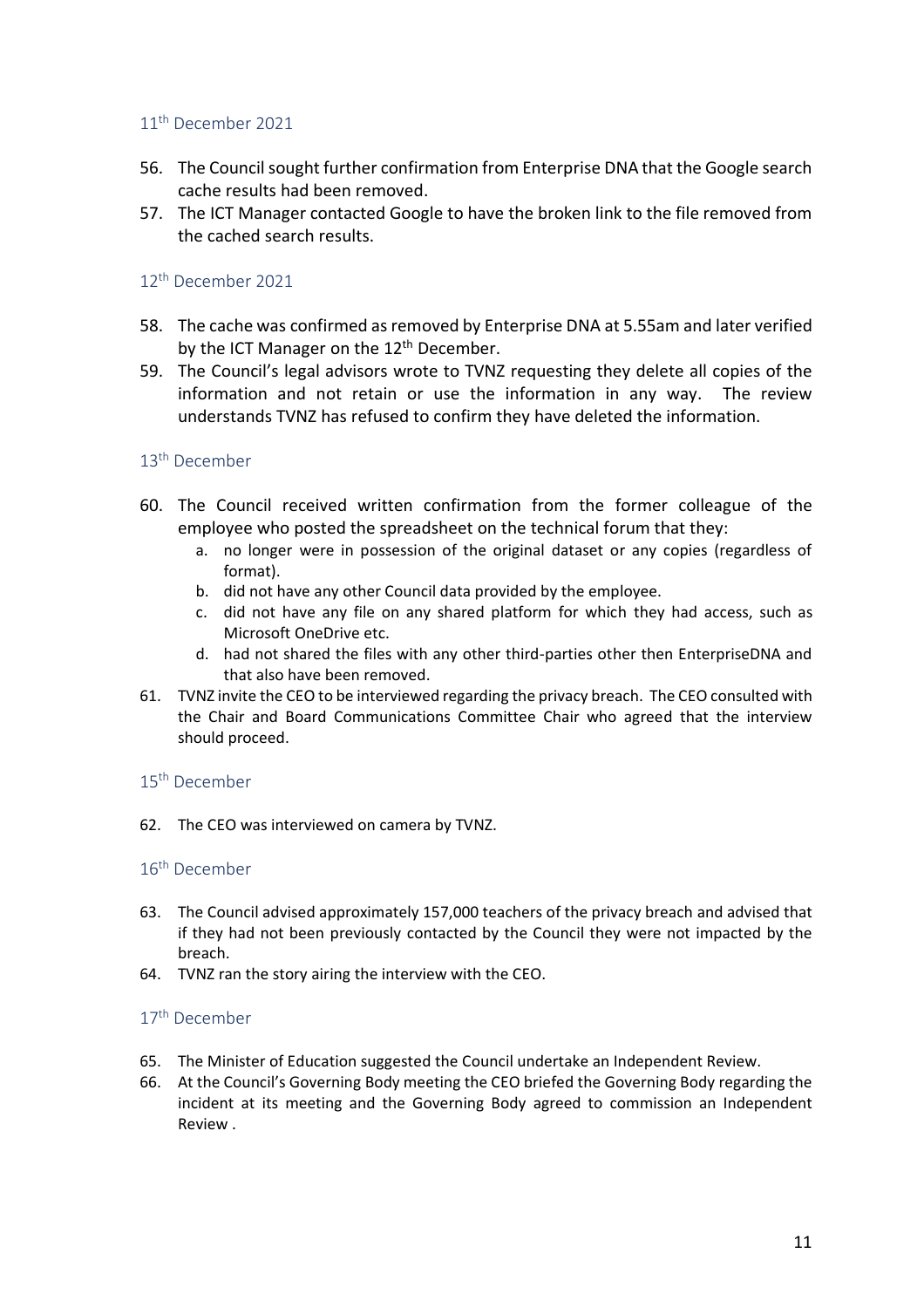#### <span id="page-11-0"></span>22 December

- 67. The Council announced it would undertake an Independent Review.
- 68. TVNZ ran second story suggesting the Council has understated the extent of the privacy breach.

### <span id="page-11-1"></span>How did it occur – Controls and Policies review

- 69. The review has considered the control environment, policies and procedures operative and relevant to the incident at the time at the Council.
- 70. In recent years the Council has introduced a suite of information security, information management and privacy policies and procedures which are appropriately owned by the Governing Body and managed through the Governing Body's Risk, Audit and Finance Committee. These are Governing Body policies and are reviewed on a regular cycle (either 2 or 3 yearly dependent on the policy) with regular monitoring of the Council's performance featuring on the Governing Body's dashboard reporting.
- 71. In addition despite not being part of the Public Sector, the Council has chosen to adopt the New Zealand Protective Security Requirements and has undertaken two audits against the Protective Security Requirements, the most recent being November 2021. The most recent report indicates the Council has made significant progress towards improvement of its information security control environment with a number of areas identified for further improvement. In the reviewer's opinion the most recent audit indicates the Council is reaching an acceptable level of maturity for an organisation of its size and role. There are always ways in which an organisation's protective security can be improved and the Council's response to the recent audit indicates it is seeking to further improve is maturity in this area.
- 72. Over the last two years the Governing Body, through its Risk, Assurance and Finance Committee has either reviewed or developed a range of policies and procedures relating to risk and to information security and privacy risk in particular. The suite of organisational policies relevant to the incident are documented in the Councils' ICT Security Management Framework (adopted by the Governing Body in November 2019) and include the:
	- a. IT Acceptable Use Policy approved by the Governing Body in November 2019
	- b. Information and Records Management Policy approved by the Governing Body in August 2021
	- c. Information Release Policy approved by the Governing Body in August 2021
	- d. Privacy Policy approved by the Governing Body in November 2020
	- e. Use of Technology Procedures approved by the Governing Body in Nov 2019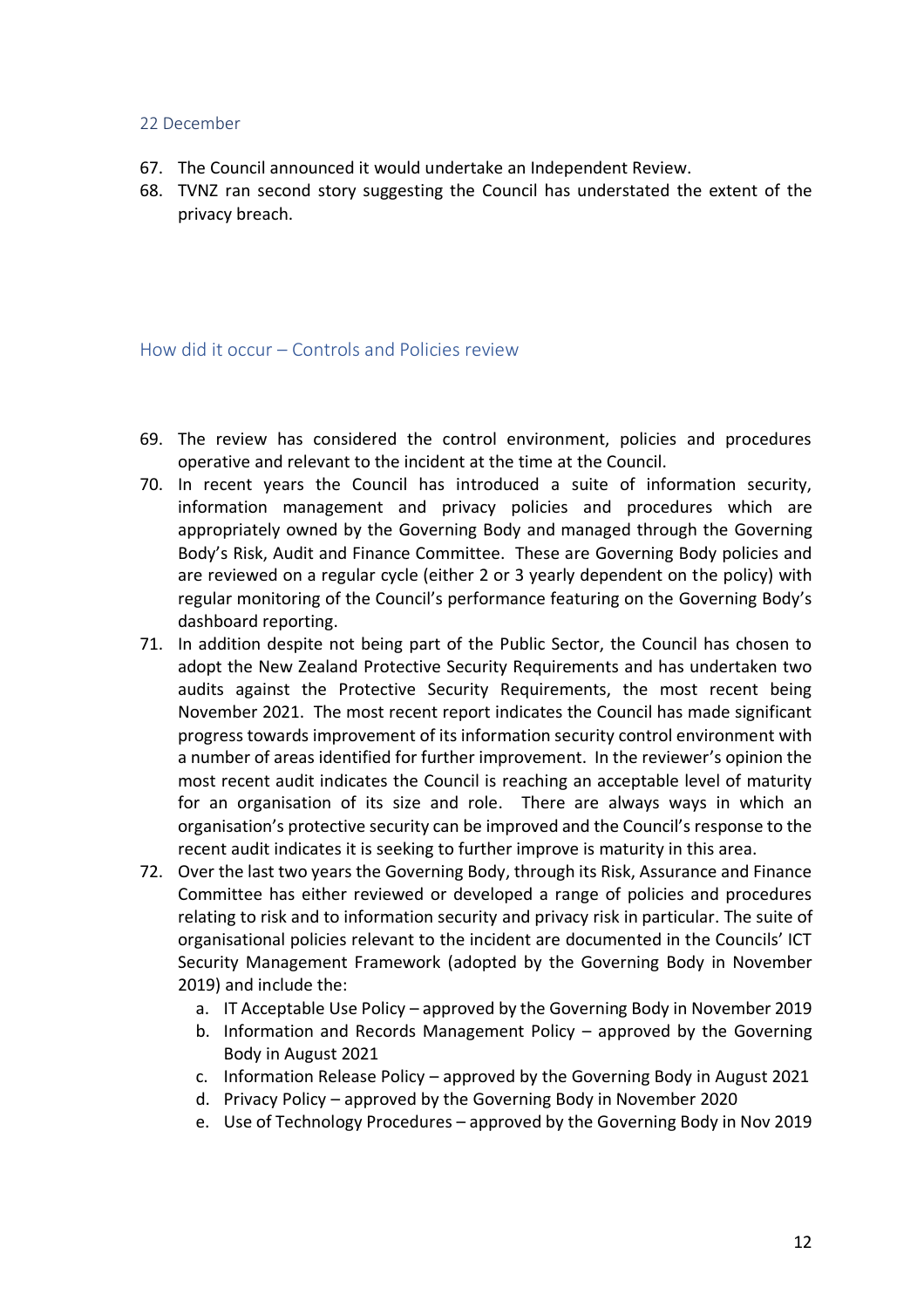- 73. Also relevant to the incident is the Council's Recruitment and Induction Procedures adopted by the Governing Body in June 2018 and which was due for review in June 2021.
- 74. The Council's Cyber risk register identifies the risk that a Council employee either deliberately or accidentally accesses personal information or makes that access available to others (Risk PR16) as one of its top risks. It rates the risk as possible and the impact as significant indicating that the organisation was alert to the risk. At its November meeting the RAF Risk Register identified the residual risk (after mitigations) as High.

### <span id="page-12-0"></span>Review of Policy Framework and Procedures

- 75. The ICT Security Management Framework provides the umbrella framework for the security of information at the Council and utilises the New Zealand Information Security Manual and New Zealand Protective Security Requirements as the basis for its design. Accordingly the Framework addresses the full range of PSR principles and requirements (excluding the requirements related to classified information).
- 76. Security governance is clearly articulated with roles and responsibilities documented and Chief Information Security Officer (CISO) and Chief Security Officer (CSO) roles appointed by the Council. One minor point to note is that the review understands responsibility for the CISO role changed in 2021 from the DCE - OPS to the ICT Manager. The framework has not reviewed and updated with this change in responsibility.
- 77. As previously noted the framework outlines the suite of policies and procedures providing the security architecture for the organisation. The following paragraphs examine the areas relevant to the incident.

### *Information & Records Management Policy*

- 78. The purpose of this policy is stated as being "to outline the high-level data and information policy statements for the Council to ensure that data and information are well managed to support the Council as the professional body for the teaching profession". It contains a number of policy statements, of which the relevant statement to this incident is under the heading of "Protect and Respect".
- 79. The policy statements relevant to the incident are as follows:
	- a. "Statement 8 The Council will protect and respect the data and information which we create or are entrusted with.
	- b. Statement 9 The Council recognises that the teacher's data and information which we collect and care for is a national taonga. To retain the trust and confidence of the teaching profession, we will treat the data and information with the utmost respect..
	- c. Statement 11 All employees will attend privacy and information management training.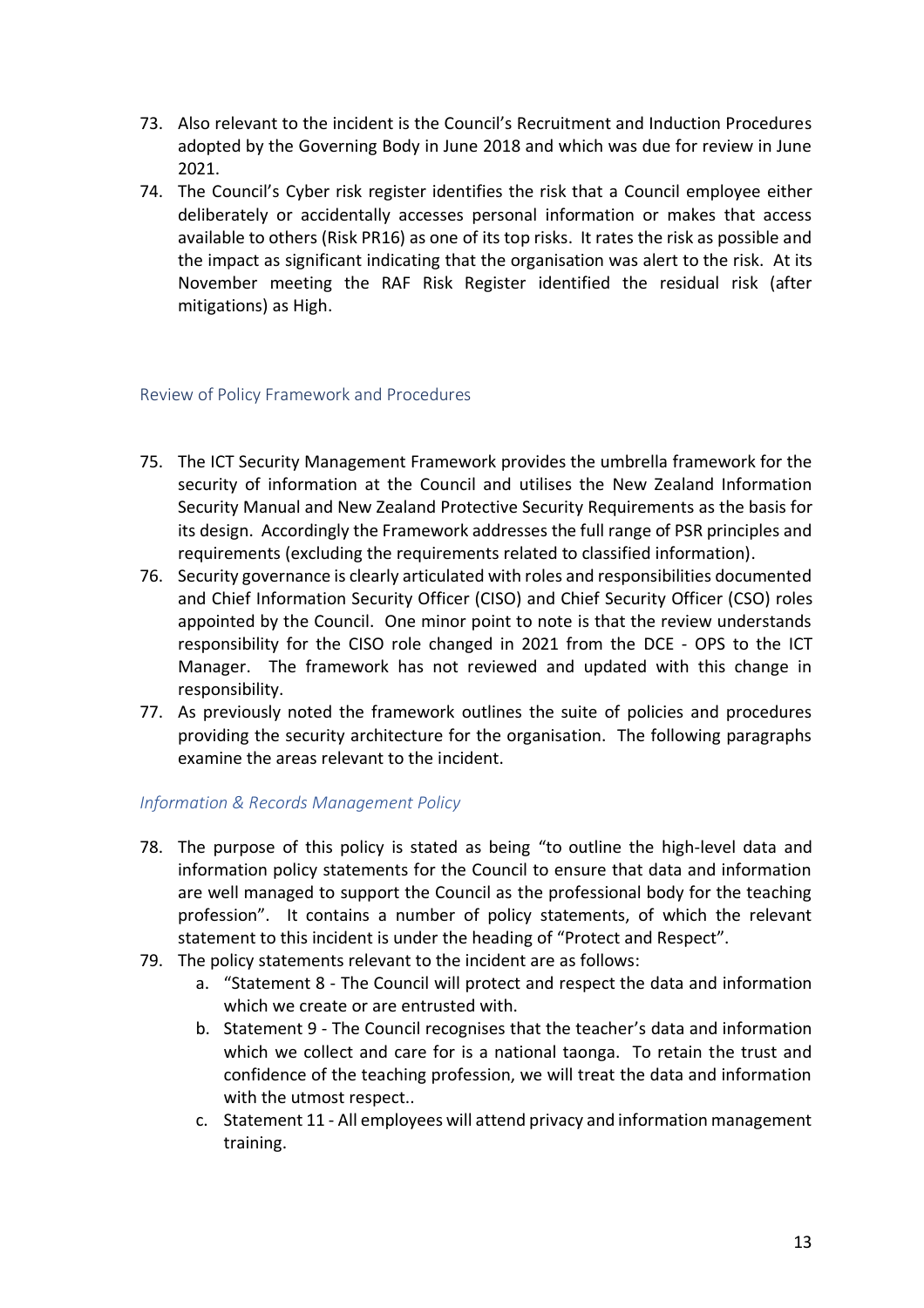d. Statement 12 - The Council will ensure personal, in-confidence and sensitive data and information are protected. This includes data and information about teachers, employees, commercially sensitive and security classified data and information."

### *Information Release Policy*

- 80. The purpose of this policy is stated as being "to ensure the Council releases information in an appropriate way which adheres to the Privacy Act 2020 and the Official Information Act 1982".
- 81. The Policy Statements relevant to the incident are as follows:
	- a. "Statement 10 Personal information must not be released except as permitted by law."

### *ICT Acceptable Use Policy*

- 82. The purpose of this policy is stated as being "to specify the Council's requirements for staff and contractors when using information and communications technology".
- 83. The Policy Statements relevant to the incident are as follows:
	- a. "Statement 5 Personal devices are not to be used for Council business, to be connected to Council computer equipment, or to be used to access or store Council data and information
	- b. Statement 6 Staff and contractors must not compromise the safety of Council systems and processes"

### *Privacy Policy*

- 84. The purpose of this policy is stated as being "to explain how the Council collects, uses, stores and shares personal information it collects".
- 85. The Privacy Commitment relevant to the incident is as follows:
	- a. "Commitment  $2 We$  will only use and share personal information where necessary to carry out the functions for which we collected it, or if required by law or in accordance with legislation"

### *Use of Technology Procedures*

- 86. The purpose of these procedures are stated as "to set out the procedures that are to be followed by staff and contractors when using information and communications technology at the Council. These procedures contribute to the safety and security of information and communications technology at the Council and the data held on those systems".
- 87. The procedures relevant to the incident is as follows:
	- a. "Procedure 12 Using personal devices at the Council.
		- i. Personal devices are not permitted to be used for Council business.
		- ii. Personal devices are not to be connected into Council computers or mobile devices, e.g. USB sticks, headphones, charging cables and blue tooth devices
	- b. Procedure 14 Removable devices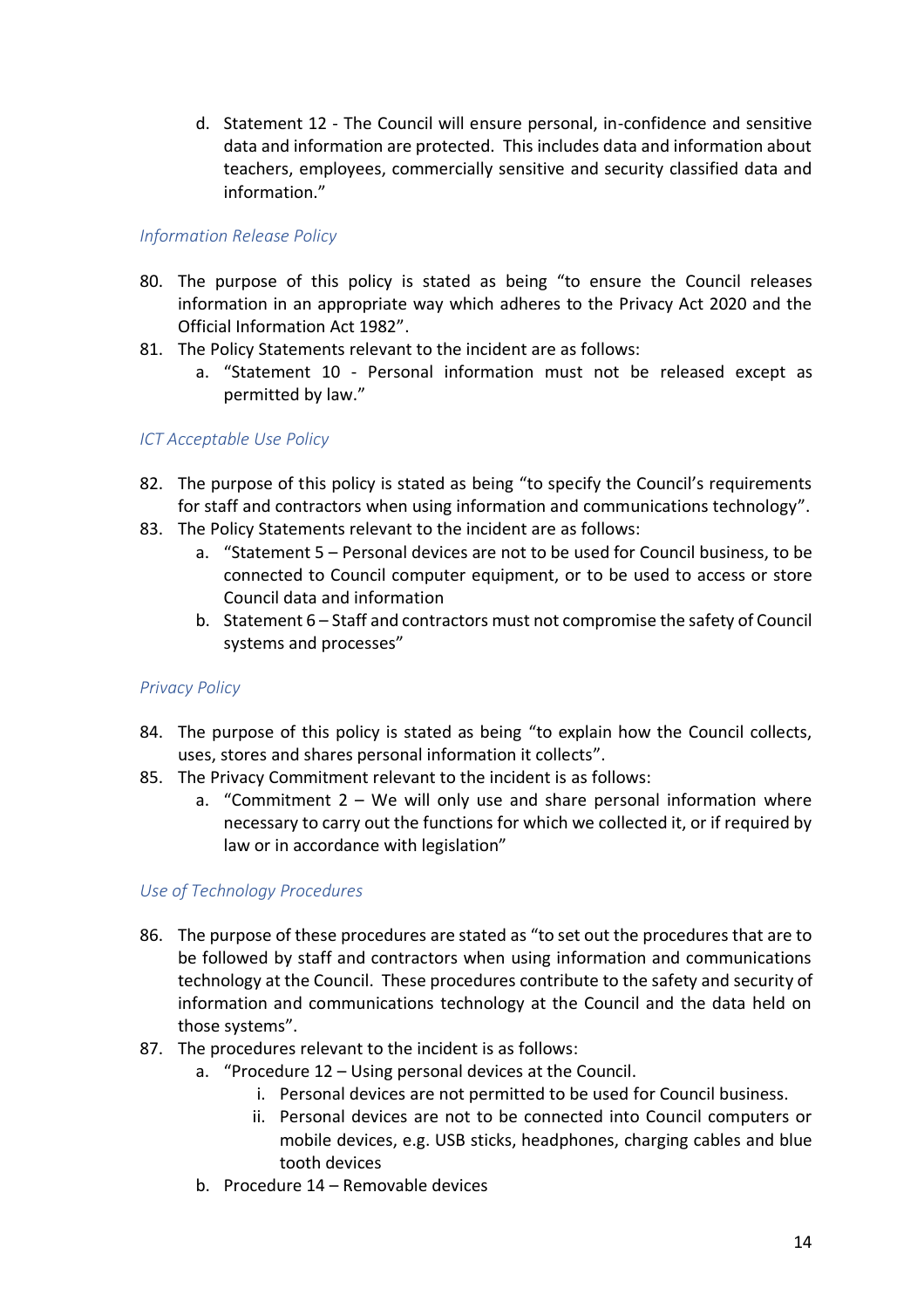i. Staff and contractors must not use removable devices for the transfer of Council data or information".

### *Recruitment and Induction Procedure*

- 88. The purpose of this policy is stated as being "to ensure the standardisation of recruitment processes to ensure the best possible applicant is appointed and to set out the processes for inducting employees new to roles so they are educated and prepared for roles and can quickly be efficient and effective".
- 89. The procedures relevant to the incident are under the Induction heading as follows:
	- a. "Procedure 56 The reporting manager will be responsible for organising the orientation and induction programme by either directly carrying out or arranging to have parts of the programme carried out by other employees.
	- b. Procedure 62 As a result of the orientation and induction programme it is expected all new employees will:
		- i. Understand the professional and behavioural standards required of all Council employees (including the Code of Conduct)
		- ii. Understand the Council's policies particularly those concerning information management, security and protection from Privacy Act breaches, basic workplace procedures
	- c. Procedure 67 The Hiring/Reporting Manager shall organise orientation and induction programme to be carried out by manager and other employees
	- d. Procedure  $68$  HR shall be responsible for keeping track of induction completion".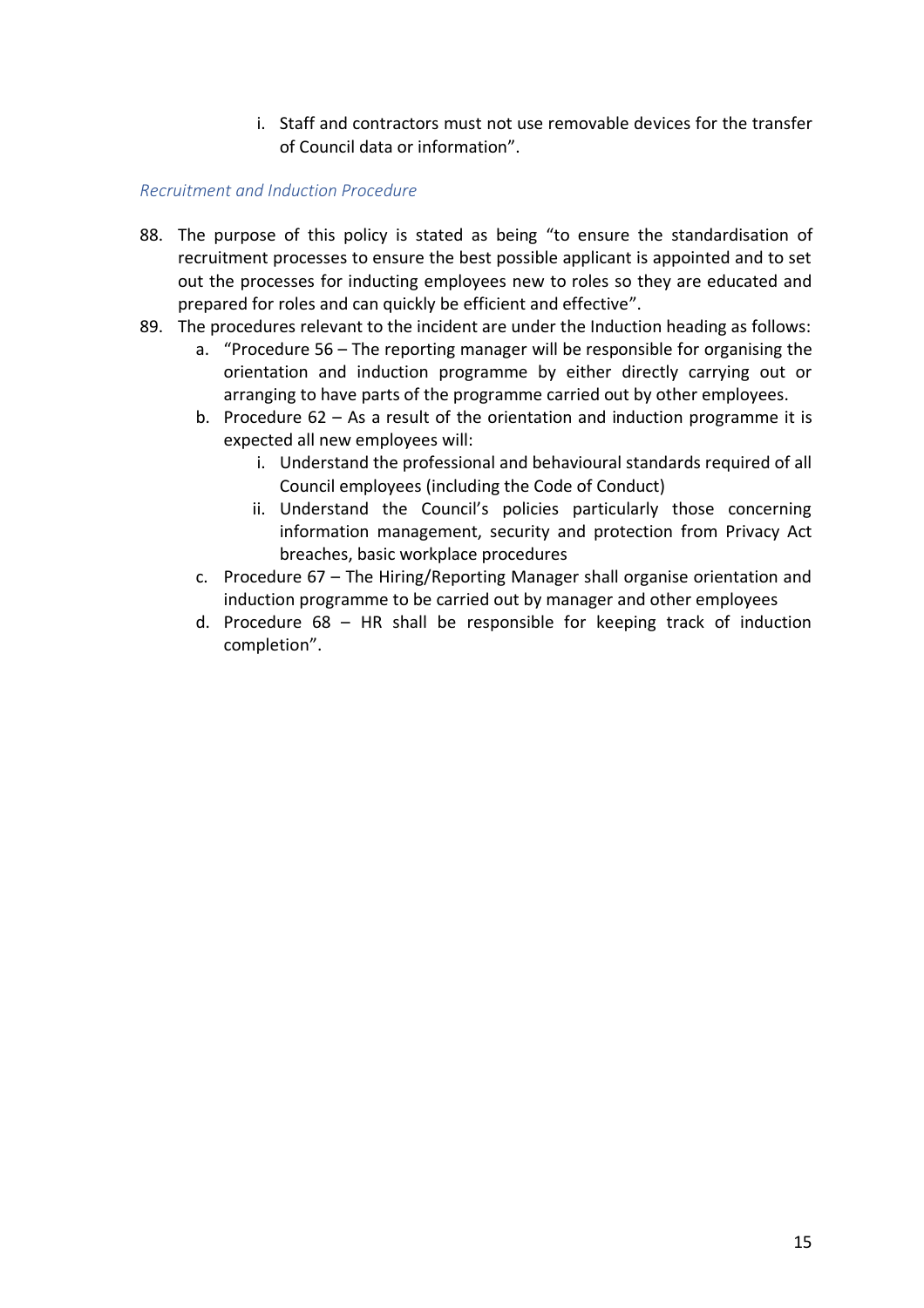### <span id="page-15-0"></span>Findings and Recommendations

### <span id="page-15-1"></span>The Cause of the Privacy Breach

- 91. The review considers the source of the breach to be well understood. The breach occurred as a result of a series of action triggered by a Council employee employed as copied a extract from the Council's JIRA Platform into a spreadsheet with the intention of seeking peer technical input to resolve a technical challenge they had been unable to resolve themselves relating to a particular piece of software used by the Council.
- 92. The employee intended to delete all identifiable data from the spreadsheet as the only fields required to resolve the issue related to a unique identifier, and two date fields. However in error they omitted to delete a small number of columns of the large spreadsheet some of which contained information about identifiable individuals.
- 93. The employee copied that spreadsheet onto a USB stick and shared the information with a former colleague and technical peer most likely on the 16th October 2021. Without the knowledge of the employee, after trying to resolve the issue themself, the former colleague posted the information to a subscription technical forum on 20<sup>th</sup> October 2021 to seek input from other technical specialists to resolving the issue.
- 94. For clarity, there is absolutely nothing to suggest that either the employee or their technical colleague's actions were intentionally or maliciously intended to cause the privacy breach.

### <span id="page-15-2"></span>*Contributing Factors*

- 95. There are a number of wider factors the review considers relevant to the cause of the incident:
	- a. The employee had only recently joined the Council on 13<sup>th</sup> September.
	- b. Due to the view that the priority was for the employee to maximise the handover opportunity to sit alongside the out-going contractor who had previous performed the role at the Council, the employee had only partially completed their induction into Council procedures at the time of the incident.
	- c. The employee had received the ICT Acceptable Use Policy, ICT Use of Technology Procedures and Standards of Integrity and Conduct information as part of the offer of employment and confirmed in writing that they had read and understood, however they did not complete their Privacy Induction briefing until 21 December 2021, the ICT Induction Briefing until 17 December 2021 or the Online Privacy Module until 21 December 2021.
	- d. The expertise required by the employee role is a "one deep" role in the organisation and as such there is no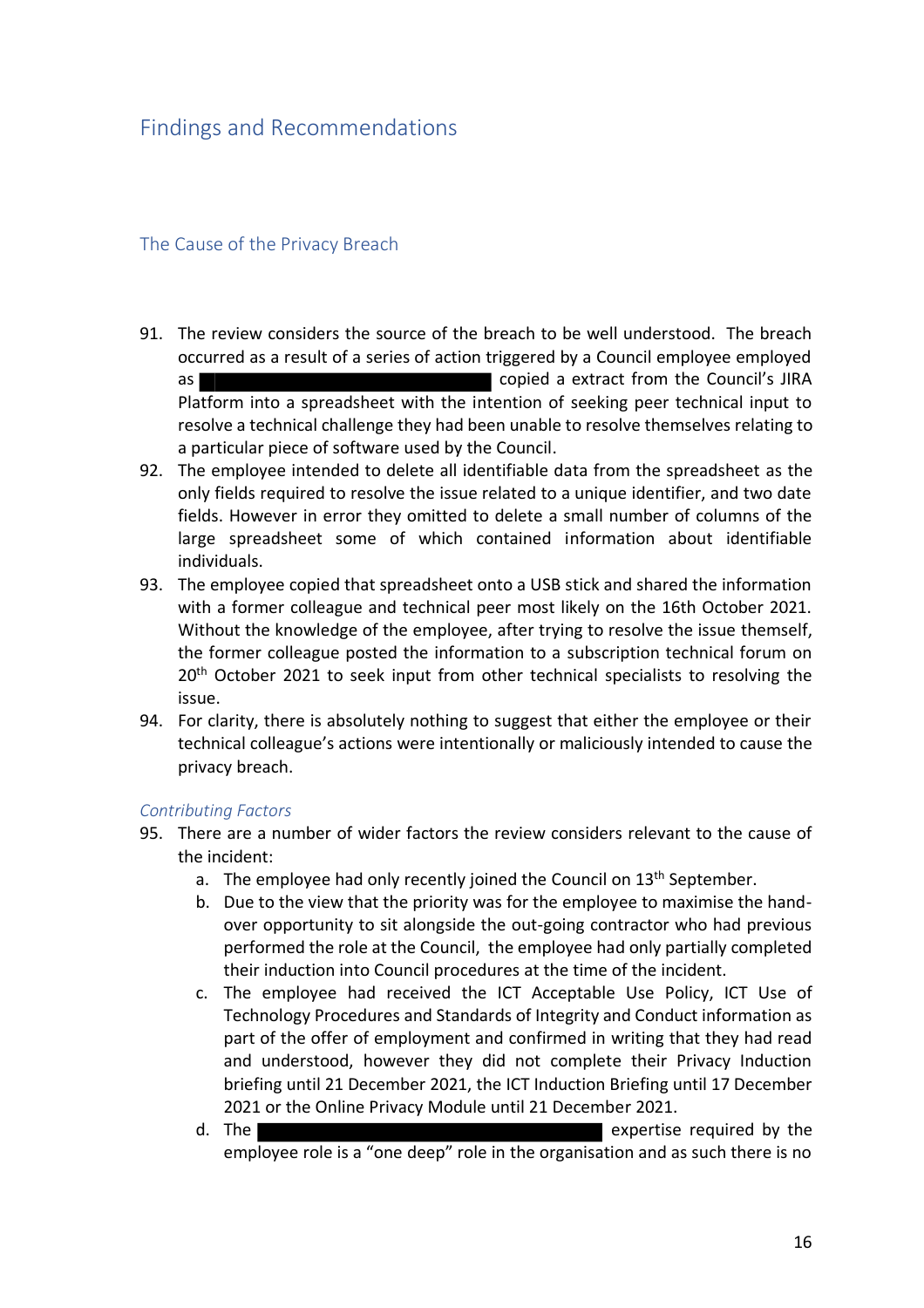other specific technical expertise in the Council able to assist the employee in their work.

- e. The employee reported into the **the contract of the contract of the was** was able to provide general management advice and guidance they were not in a position to provide any technical advice or guidance. The employee had started to build connection with the ICT team at the Council, however there was no formal mechanism in place for this to occur and the ICT team had limited experience working with the software in question.
- 96. The review considers there are two material issues outlined above that may have contributed to the incident. Firstly the fact that the employee had not been fully inducted into the Council makes it difficult to assess whether the employee had full knowledge of the Council's policies and procedures at the time of the incident. By signing the employment contract and confirming that they had read and understood the attached policies it should be assumed that they understood their responsibilities in relation to :
	- a. Statements 5 & 6 of the ICT Acceptable Use Policy
	- b. Procedure 12 & 14 of the Use of Technology Procedures.
- 97. However it is less clear that the employees obligations under the following policies had been communicated to the employee ahead of the incident:
	- a. Information and Record Management Policy;
	- b. Information Release Policy; or
	- c. Privacy Policy.
- 98. It is also apparent that the Council had not complied with its own policy in relation to the induction of the employee both in relation to the responsibilities of the manager to arrange the induction and those of Human Resources to keep track of the completion of the induction process.
- 99. The second material issue relates to the "one deep" nature of the role. The employee was employed amongst other things, specifically to work on a particular piece of software and to bring data extraction and analytics skills using common tools and query languages in-house (the role previously having been outsource by contractors). The consequence of this is that there was limited capability inside the organisation to provide technical support or mentoring and the employee's only way to obtain that technical support is by going outside the organisation.
- 100. The Council doesn't not appear to have considered this or provided guidance or "guard-rails" to ensure the employee was operating in a safe manner and in accordance with the Council's policies.

### <span id="page-16-0"></span>Findings

- 101. The incident constitutes a breach of the following Council policies and procedures:
	- a. Statements 8, 9, 11, 12 of the Information and Records Management Policy
	- b. Statement 10 of the Information Release Policy
	- c. Statement 5 of the ICT Acceptable Use Policy
	- d. Privacy Commitment 2 of the Privacy Policy
	- e. Procedures 12 & 14 of the Use of Technology Procedures
	- f. Procedures 56, 62,67 and 68 of the Recruitment and Induction Procedures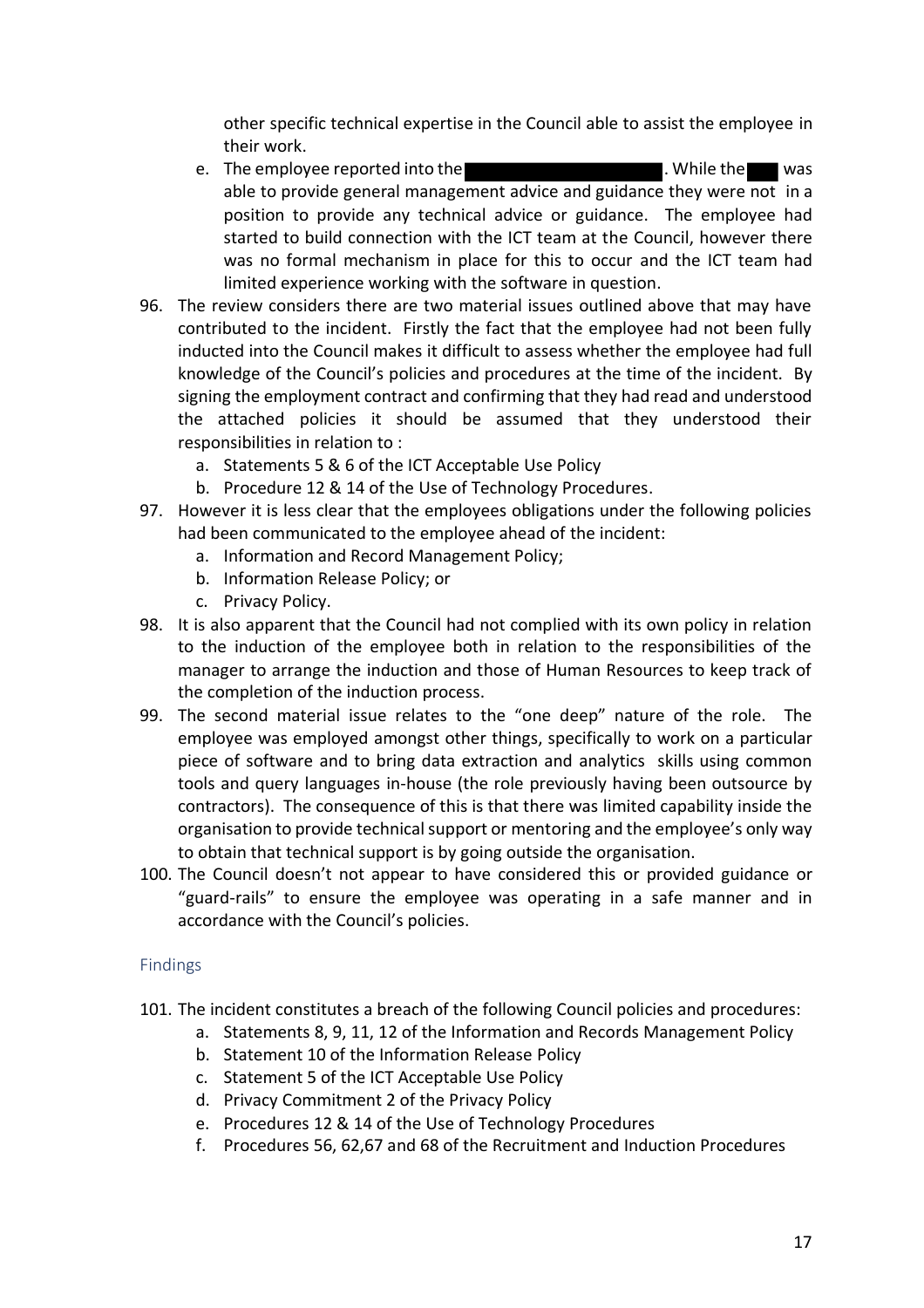- 102. The Council failed to consider how the employee was intended to obtain technical support and as such did not communicate its expectations to the employee in this regard.
- 103. The failure of the Council to ensure the employee completed their induction may have contributed to the employees lack of knowledge or understanding of the Council's policies and procedures relevant to the incident.

### <span id="page-17-0"></span>Adequacy of the Response

- 104. The Council's response upon being advised of the potential privacy breach was generally well executed. The speed with which an Incident Response Team was stood up and allocated with tasks to support the response was rapid and targeted the key areas to contain the incident. The Incident Response Team adopted a standardised four stage response framework.
- 105. The Incident Response Team quickly identified the incident met the criteria of a notifiable event under the Privacy Act 2020 and completed the notification form on the OPC's website.
- 106. The Incident Response Team's process for identifying affected parties (consistent with the Privacy Act 2020) was considered with at least three reviews of the information released including one by the Privacy Officer. The initial review considered all lines in the spreadsheet and identified a number of parties who potentially meet the criteria of serious harm. This was subsequently independently reviewed by the GRIM. Both the subset of individuals identified in these two reviews and the full spreadsheet were then reviewed by the CEO and DCE - OPS and a determination made that 43 individuals were identified as having met the criteria for potential serious harm under s113 Privacy Act 2020.
- 107. One of the accusations the Council has faced following the breach is that it has "minimised" or "under-estimated" the number of people considered to be affected parties. The Council has had its assessment of affected parties peer reviewed by an independent privacy expert. That peer review has indicated that the Council may have failed to include 11 further people in the assessment of affected parties. The review understands the Council is communicating with those additional individuals and that a separate letter has been sent to all individuals identified but not deemed as having met the s113 criteria for the purposes of clarification.
- 108. The criteria for determining whether an individual is likely to suffer serious harm is specified in s.113 of the Privacy Act 2020 and states that the agency must consider:
	- a. Any action taken by the agency to reduce the risk of harm following the breach:
	- b. Whether the personal information is sensitive in nature:
	- c. The nature of the harm that may be caused to affected individuals;
	- d. The person or body that has obtained or may obtain personal information as a result of the breach (if known);
	- e. Whether the personal information is protected by a security measure;
	- f. Any other relevant matters.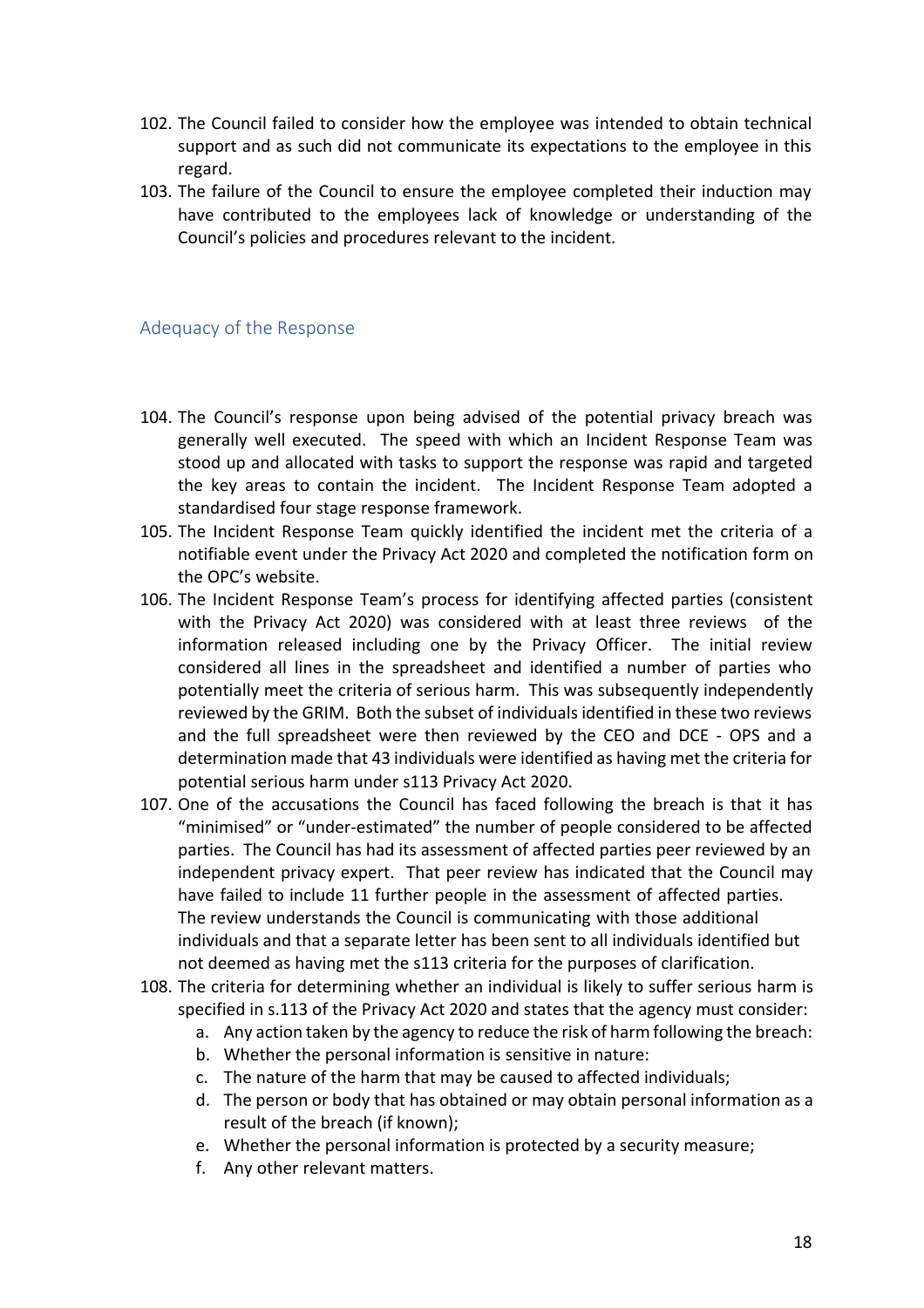- 109. As can be seen the test is subjective and requires the organisation applying the criteria to exercise a number of judgements relating to the unique circumstances of the incident. The Council's assessment was undertaken with urgency driven by a desire to be able to notify the affected parties urgently and ahead of any public commentary in the media. Had the Council taken slightly longer to undertake the assessment they may have chosen to include the relatively small number of additional individuals identified in the peer review in their assessment. However there is nothing to suggest the Incident Response Team acted in other than in good faith in their conduct of the assessment.
- 110. The content of communication to the affected parties identified by the Council was transparent, sincere and timely and included full disclosure of all the information relating to the affected party included in the breach. The Council anticipated and responded well to the queries and responses this communication generated and while for obvious reasons, some affected parties may have been dissatisfied with their engagement with the Council, the information considered by the review indicates the Council's follow-up communication with those individuals who contacted the Council was transparent, respectful and appropriate.
- 111. The Incident Response Team decided early to have fulsome communication with the parties deemed to have met the criteria for potential serious harm. With regard to the individuals who were included in the breach but whom were not assessed by the Incident Response Team to have met the threshold of serious harm, the rationale for not notifying was reportedly the risk of causing more harm than not notifying. Once again this represents a judgement call. Privacy experts interviewed by the review were divided on whether communicating with individuals not deemed to have met the criteria of serious harm would have been appropriate or not. The judgement appears to rest on whether you place more weight on:
	- a. the risk of harm to the individual by notifying parties whose information is not judged as meeting the threshold of serious harm but who are included in the breach; or
	- b. the wider issue of the importance of maintaining the trust and confidence of the profession in the Council.
- 112. On balance the review is of the opinion that contacting the wider group of individuals would have been unlikely to cause harm and was likely to have supported the maintenance of trust and confidence in the Council by the teaching profession, particularly given that the information was held by the media outlet that discovered the information.
- 113. One aspect of the response that could have been strengthened in the view of the reviewer is the involvement of expert communications advice in the Incident Response Team. Given the seriousness of the incident, having senior communications expertise involved from the outset would have most likely assisted the Council's stakeholder and media management and supported the Incident Response Team. This appears to have been quite a significant omission in the response and one which may have resulted in the Council receiving greater adverse stakeholder and media reaction.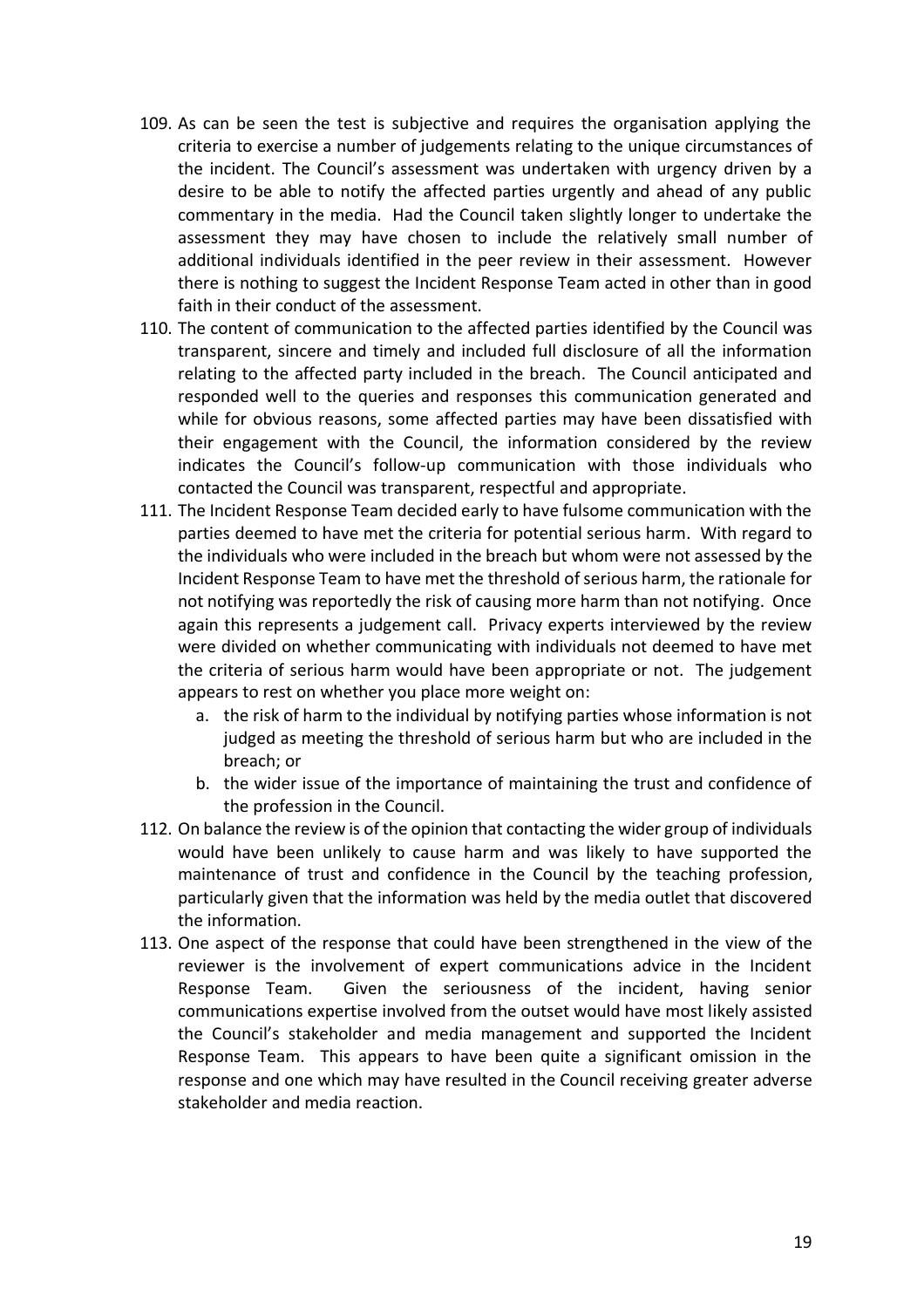### <span id="page-19-0"></span>Findings

- 114. The review finds that in general the Council responded well and that the Incident Response Team operated in a manner consistent with commonly accepted incident response practices.
- 115. The review considers the drive to communicate with parties deemed to have met the criteria for potential for serious harm to be laudable and that the tone, content, timeliness and transparency of the communication was appropriate.
- 116. The review finds that the Incident Response Team's assessment of the individuals who met the criteria of serious harm was reasonable given the subjective nature of the assessment and there is no evidence of any attempt to minimise or underestimate the number of affected parties.
- 117. However the reviewer does consider that the rushed nature of the assessment possibly contributed to taking a slightly narrower interpretation of affected parties than might otherwise have been the case had they taken slightly longer to consider the information disclosed.
- 118. On balance the review is of the opinion that contacting the wider group of named individuals would have been unlikely to cause harm and was likely to have supported the maintenance of trust and confidence in the Council by the profession, particularly given the information held by the media outlet that discovered the information. The reviewer acknowledges this may not be strictly consistent with privacy practice and as such be controversial amongst privacy experts but in applying a wider strategic lens believes it is justifiable in this particular instance.
- 119. The review finds that engaging expert communications advice would have been likely to improve the efficacy of the response and have enabled the Council to better manage their engagement with the media.

### <span id="page-19-1"></span>Whether the Chief Executive acted reasonably and in good faith

- 120. The Terms of Reference required the review to consider this matter under five distinct headings namely in:
	- a. Providing information and advice to the Chair of the Governing Council
	- b. Providing information and advice to the Governing Council
	- c. Advising those deemed affected by the privacy breach
	- d. Advising the Minister of Education
	- e. Issuing public statements
- 121. In New Zealand the obligation of "good faith" is largely applied in relation to Employment law which is less relevant to the considerations above. For the purposes of the review, the reviewer has applied the more ordinary meaning of the phrase namely acting with "honestly or sincerity of intention" (Concise Oxford Dictionary Twelfth Edition)
- 122. The definition of reasonableness is ordinarily "fair and sensible" with a secondary meaning of "as much as is appropriate or fair" (Concise Oxford Dictionary).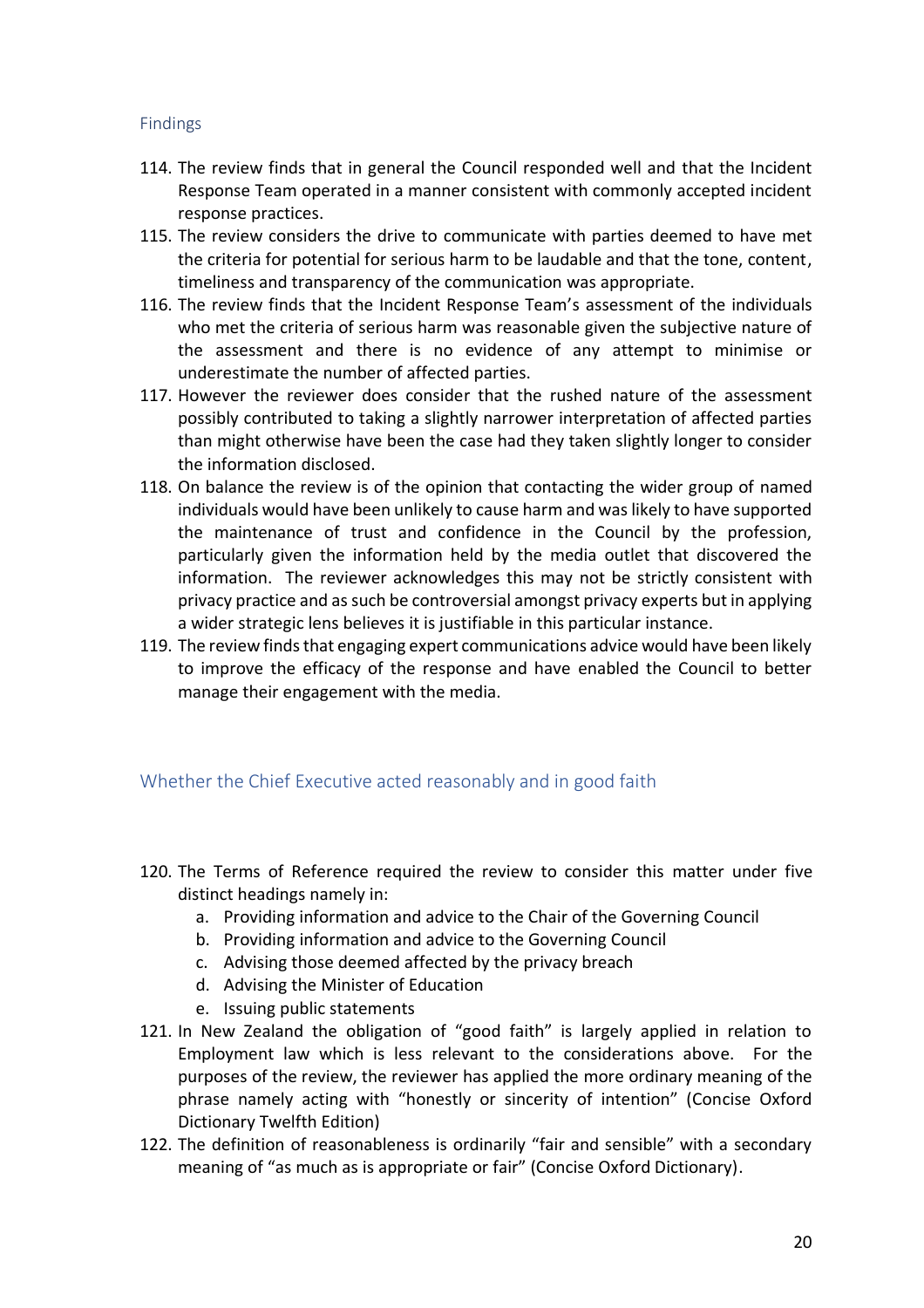- 123. The test for reasonableness is objective and relative to the situation but tends to rely on whether an action can be justified as rational and proportionate. It does not require perfection but that the decision was reasonable:
	- a. In the circumstances at the time is was made<sup>1</sup>
	- b. That is was one that was open to be reached<sup>2</sup> and
	- c. Is "within the limits of reason" <sup>3</sup>
- 124. In considering this matter is should be noted that the CEO was part of the Incident Response Team and so involved in all aspects of the response as well as fulfilling the CEO role.

### <span id="page-20-0"></span>Affected Parties

- 125. Firstly in relation to those deemed affected by the privacy breach, as outlined above, the evidence and documentation considered by the review points to the CEO's primary concern at all times during the response being those affected by the privacy breach and that this expectation was clearly communicated to the Incident Response Team. There is nothing to suggest that the CEO acted other than in good faith in relation to those individuals.
- 126. Also as outlined above, the key challenge to the CEO's actions is that she sought to minimise or under-estimate the extent of the privacy breach by misrepresenting the number of people potentially impacted.
- 127. As discussed above, the assessment of serious harm is a subjective judgement call based on the unique circumstances of the situation. There is no evidence to suggest that the CEO in any way tried to influence the assessment of impact by the Incident Response Team in terms of quantum of people affected or the seriousness of the potential impact. The only way the CEO may be seen to have been influencing the assessment was to seek an early assessment so that the Council could communicate with those deemed to be affected by the breach. While this may have impacted the fulsomeness of the assessment, it was not in breach of any good faith obligation or unreasonable given the desire to communicate with affected parties ahead of any media coverage of the breach.
- 128. Furthermore the CEO's directive to the Incident Response Team was for full disclosure of the information disclosed where individuals were deemed to have been affected.

### <span id="page-20-1"></span>The Chair of the Governing Council

129. Evidence and documentation reviewed by the reviewer indicates that regular and open communication was maintained between the CEO and the Chair at all times throughout the response. The Chair was involved in reviewing communications material, agreeing to the CEO being interviewed by the media and received regular updates from the CEO. The Chair has indicated that she is comfortable with the

<sup>1</sup> Taiaroa v Minister of Justice (Maori Option Case) 1995 1 NZLR 411 (CA) at 418 (DCE - Opske P)

<sup>2</sup> N R v District Court at Auckland (2014) NZHC 1919 at [8]

<sup>&</sup>lt;sup>3</sup> New Zealand Fishing Industry Association v Minister of Agricultre and Fisheries (1988) 1 NZLR 544 (CA) (DCE -Opske P)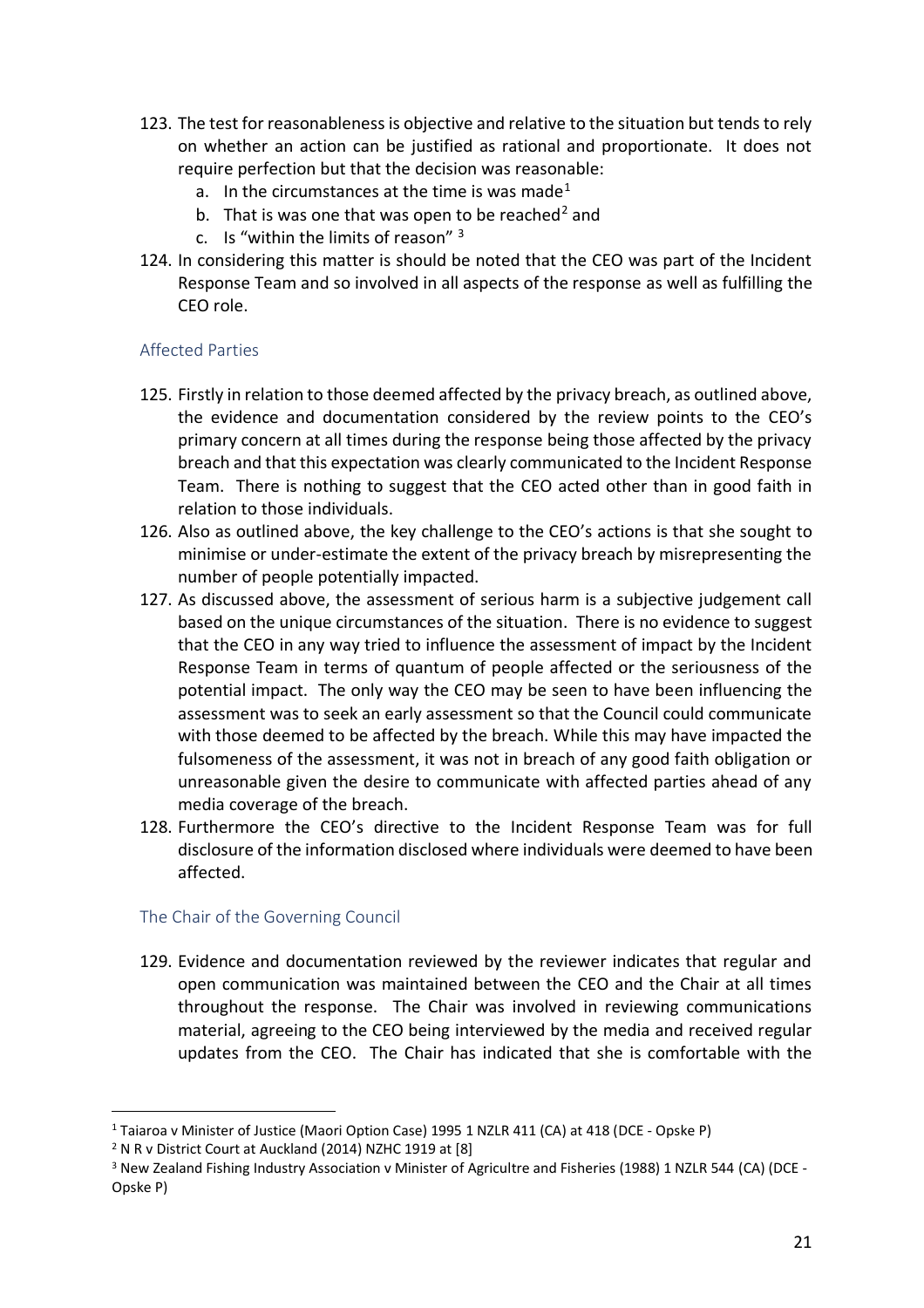CEO's communication with her throughout the incident and was provided with information she required to stay abreast of the situation and inform the wider board.

130. There is no suggestion that communication was anything other than open and transparent and given the fast moving nature of the incident it appears to have been frequent and responsive. The reviewer does observe that there is little in the way of a formal record of the communication and it is not clear that the Chair and CEO established a clear understanding of expectations of communication or governance input into decision making.

#### <span id="page-21-0"></span>The Governing Council

- 131. Communication with the wider Governing Body is less clear although the reviewer understands communication fell into two groups, the first being with the Governing Body's Communications Committee and second being with the full Governing Body. It's not clear to the review when, how or by whom the decision was made that the Communication's Committee should be the Council Committee to take the lead in working with the executive on the response (in addition to the Chair) but it appears that the Committee Chair and committee members were involved in reviewing communications material both to affected parties and the profession as a whole.
- 132. Documentation of the extent of consultation is light and it's unclear whether the Committee's involvement was for approval or consultation, however there is evidence that feedback from the Communication Committee was incorporated into communications material issued by the Council.
- 133. Communication with the wider Governing Body is not well documented. The Review understands that following the CEO's alerting the Chair to the incident that it was agreed the Chair would brief the Governing Body which she did on the afternoon of the  $9<sup>th</sup>$  December via email. Following the initial notification there doesn't appear to have been any articulation from the Governing Body of their expectations of communication to the executive.
- 134. The next briefing of the full Governing Body was on the  $17<sup>th</sup>$  December at the Governing Body's regular meeting. At this point the Governing Body was given a briefing of the response to that point including the basis of assessment of affected parties and had the opportunity to seek clarification or further information.
- 135. The review considers that more frequent communication with the full Governing Body during the initial period may have been appropriate but accepts there was no apparent articulation of this expectation by the Governing Body at the time.
- 136. There is nothing to suggest that the CEO withheld or refused to disclose any information to the Governing Body at its meeting of the  $17<sup>th</sup>$  December.

#### <span id="page-21-1"></span>Advising the Minister of Education

137. The CEO advised the Minister of Education's office by phone on the morning of 10<sup>th</sup> December. The CEO advised the Minister's office of the assessed number of affected parties, that some of the information was considered sensitive and advised that the Council was notifying those parties directly. The full extent and detail of the sensitive nature was not communicated to the Minister's office at this time due to the CEO's caution that this may have represented a further breach of privacy.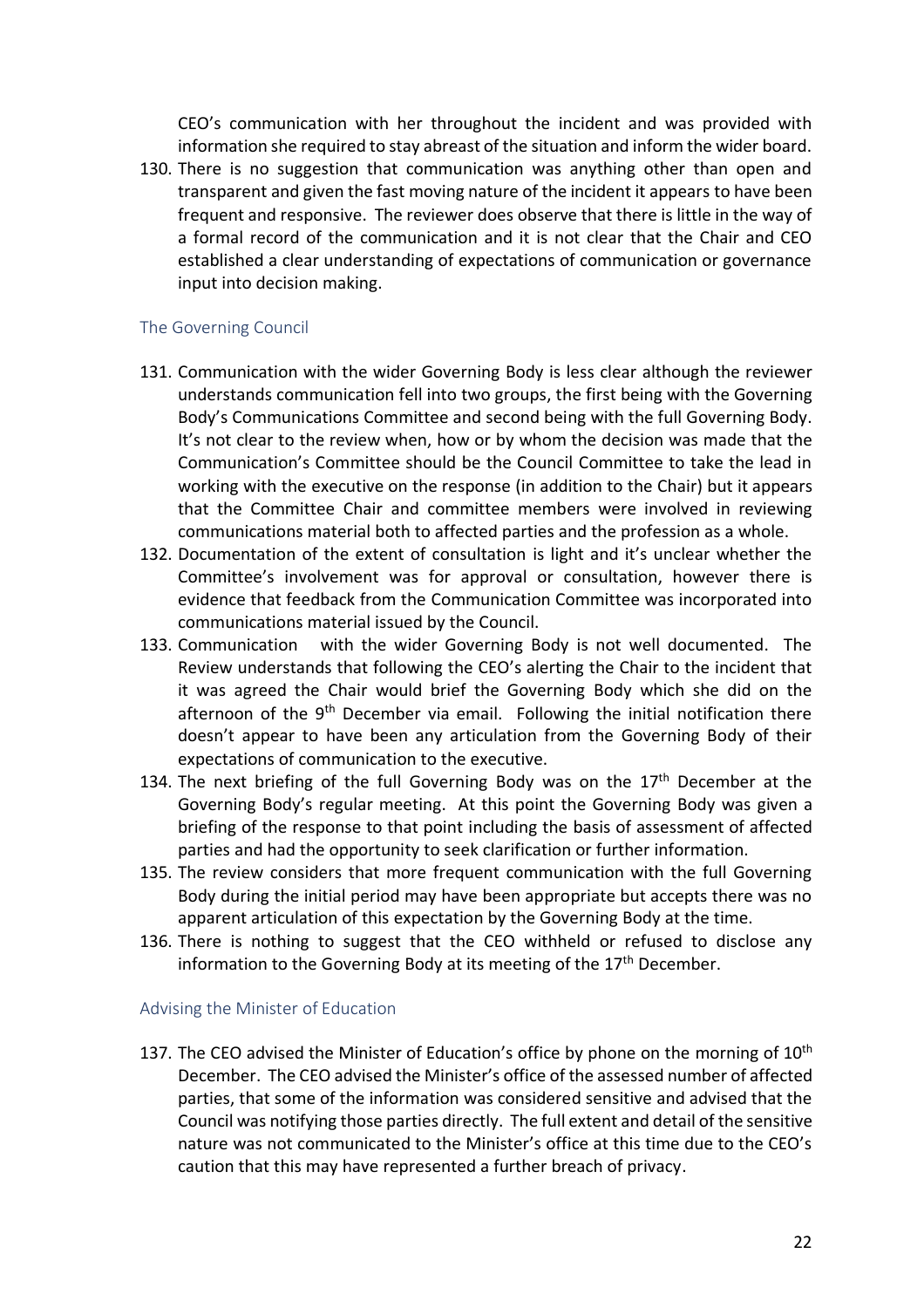- 138. When the media broke the story on the  $16<sup>th</sup>$  December the nature and sensitivity of the information was in the public domain. At this point the Minister indicated he felt the Council should undertake an independent review.
- 139. In assessing the reasonableness of the communication, the context of the Council is a factor The Council is a body corporate established under the Education Act 1989 and continued under the Education Act 2020. The Minister of Education and the Associate Minister of Education are its responsible Ministers and hold a number of Ministerial powers in relation to the Council. Whilst not technically part of the public sector, the appointment of 6 of the Council's members by the Minister, obligations to consult with the Minister articulated in the Act and the requirement for the Council to report to the Minister and the House of Representatives via the select committee process indicate that the Council operates in a space where adherence with the public sector convention of "no surprises" would be an appropriate assumption.
- 140. At the point at which the CEO initially notified the Minister's office in accordance with the convention, the Incident Response Team had identified the number of affected parties which was and remains a relatively small number and the nature of the information disclosed was known. The CEO contacted the Minister's office consistent with the "no surprises" convention and updated the office on a regular basis over the next fortnight.
- 141. The key issue appear to be that the CEO did not fully disclosed early on the sensitive nature of the information disclosed to the extent normally anticipated under the "no surprises" convention. In making this decision the CEO has indicated she was wrestling with whether a more detailed disclosure would have represented a further privacy breach and accordingly took a conservative approach in indicating that the breach contained sensitive information but not the detail of that information.
- 142. Given the nature of the information was subsequently released by TVNZ there does appear to have been an under-communication of the nature of the sensitive information advised to the Minister's office and an underestimation the potential for public interest and hence Ministerial interest in a privacy breach of this nature. The consequence of this was that the Minister's office was not fully appraised of the issue when the media story ran the following week.
- 143. The review has considered whether this represents either a breach of good faith or unreasonable action by the CEO.
- 144. Firstly, the review does not consider there was any intention by the CEO not to act in good faith. The review considers at the point the CEO briefed the Minister's office, she did not have knowledge of the TVNZ coverage that was to follow. The review finds she did act in accordance with the "no surprises" convention in briefing the Minister's office regularly, however in the review's opinion the CEO could have included a more fulsome briefing while still maintaining the privacy of the individuals affected and that had she taken further advice from public sector agencies such as Te Kawa Mataaho, the Public Service Commission she may have received guidance on navigating both import considerations, namely not contributing to a further breach and fully discharging the "no surprises" obligations.
- 145. The review observes that the operation of the Council at arms-length from government means that the advice and assistance normally available to a public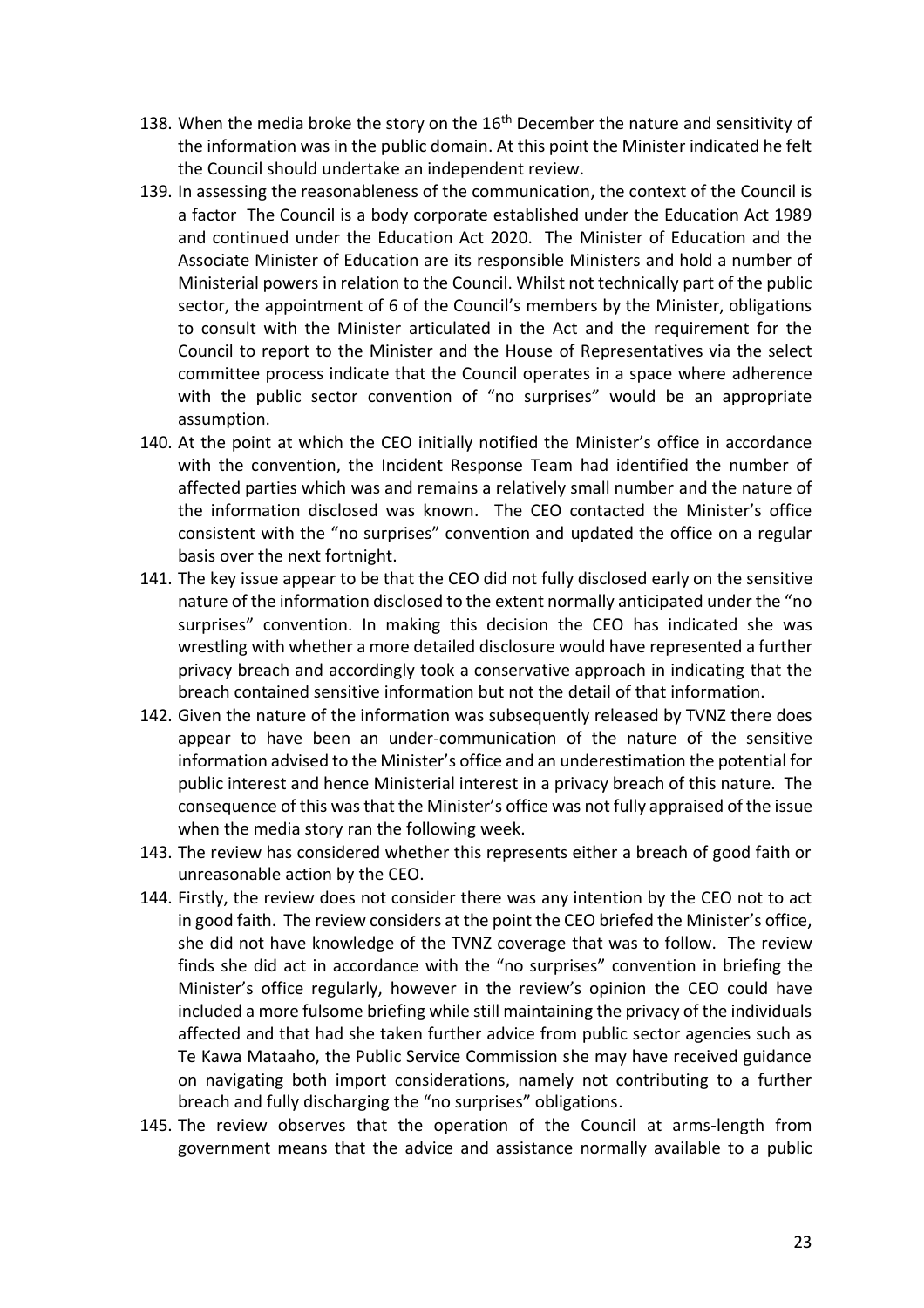sector agency in these situations were not automatically available and/or did not swing into action to support the Council in this instance.

- 146. It is clear that it would have been desirable for the Minister's office to have received a more fulsome briefing regarding the nature and scope of the incident and that this may have triggered additional support and advice for the Council from the public sector on its responsibilities in the public interest.
- 147. On the question of whether the CEO acted reasonably in this situation, the review considers it would have been reasonable for the CEO to have taken more steps to assure herself more fully that expectations under the "no surprises" convention were being discharged and that in this regard the reasonableness expectation was only partially met. The CEO was aware of the sensitive nature of some of the information disclosed and had she taken advice, would have potentially provided a more fulsome briefing earlier to the Minister's office while being able to assure herself that she was not contributing to a further breach of privacy. However, the review does consider the CEO's decision represented a decision that was open to be reached and as such was not unreasonable given the time at which it was reached.

### <span id="page-23-0"></span>Issuing Public Statements

- 148. In considering this the review has taken public statement to mean a statement made either to the public at large or to a large group where there can reasonably be no expectation that the statement would not be in the public domain. Accordingly there are three categories of statements the CEO made:
	- a. Media releases issued by the Council.
	- b. Media interview undertaken by the CEO.
	- c. Emailed correspondence to the teaching profession.
- 149. Once again the core allegation is that the CEO attempted to minimise the breach by downplaying the seriousness and/or the number of affected parties. As articulated above, there is nothing to suggest the CEO acted in any way other than in good faith or reasonably in relation to the communications issued. The CEO was entitled to rely on the assessment of the number of affected parties identified by the Incident Response Team at the time. In the review's opinion the statements issued acknowledge the seriousness of the breach and do not attempt to minimise the sensitive nature of some of the information disclosed.

### <span id="page-23-1"></span>Findings

- 150. The review finds that the CEO acted reasonably and in good faith in advising those deemed affected by the privacy breach.
- 151. The review finds that the CEO acted reasonably and in good faith in providing information and advice to the Chair of the Governing Council.
- 152. The review finds that the CEO acted reasonably and in good faith in providing information and advice to the Governing Council.
- 153. The review finds that the CEO acted in good faith in relation to providing information to the Minister of Education. In not fully disclosing the nature and scope of the disclosure initially due to her concern regarding a further privacy breach the review finds that she acted reasonably however the review considers it would have been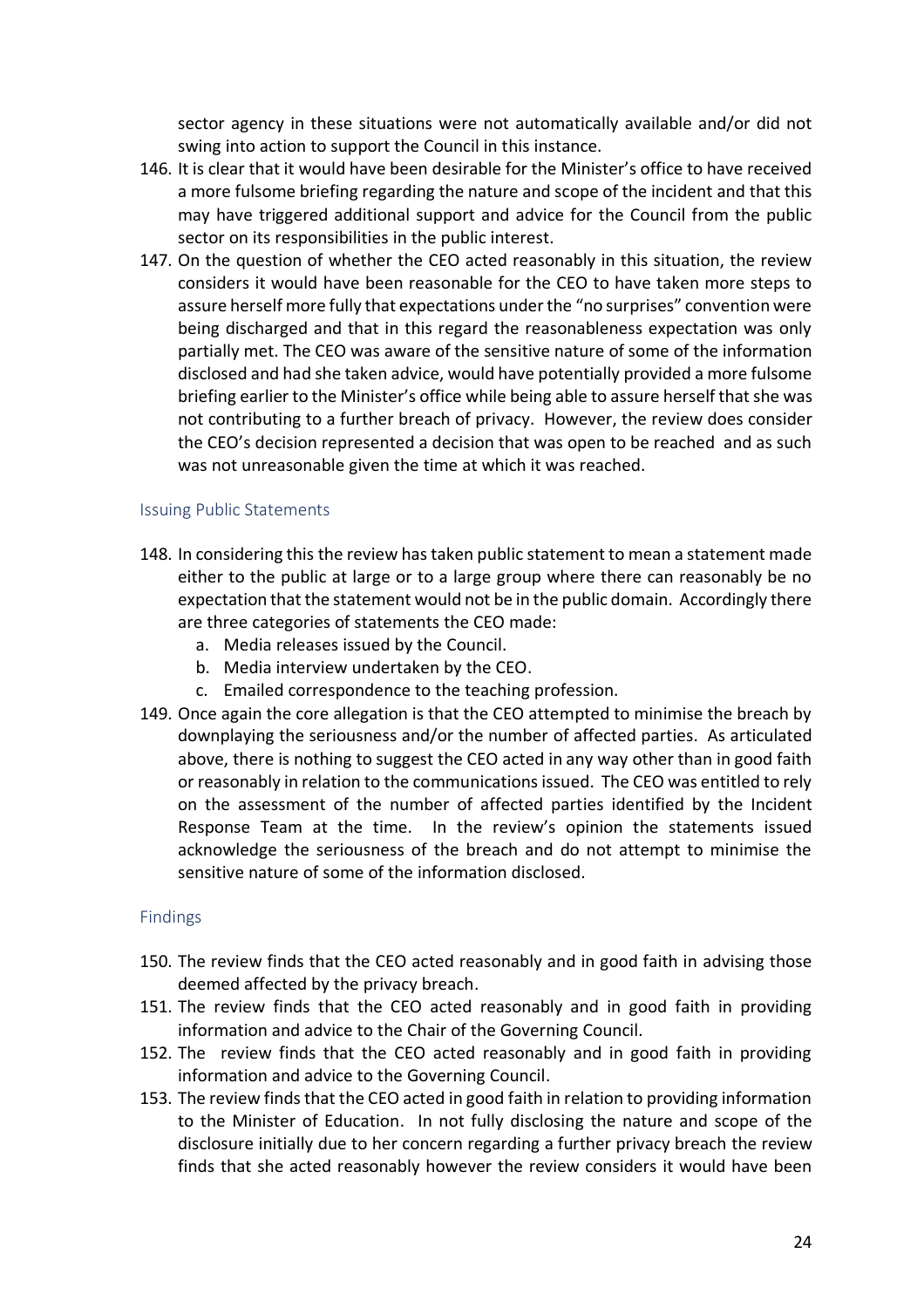preferable for the Minister to have received a more fulsome briefing and that had further advice been taken/received by the CEO that this may have occurred.

154. The review finds that the CEO acted reasonably and in good faith in issuing public statements.

### <span id="page-24-0"></span>Appropriateness and effectiveness of Information Security

- 155. As outlined earlier in this report the Council has a range of frameworks, policies and procedures in relation to information security. In recent years it has made significant gains in maturity in the area.
- 156. The review also considers the Council's practice is strong in some areas such as the inclusion of information security and privacy "stand-ups" at quarterly staff meetings reinforcing the importance of the same to all staff and providing illustrations of the "lived" behaviours sought.
- 157. As previously articulated the incident occurred through a combination of both human error and breaches of the operational policies and procedures.

### <span id="page-24-1"></span>Recommendations

- 158. While no system is completely immune to the above there are areas in which the Council could strengthen its information security as highlighted by this incident, and the review recommends the following:
	- a. Strengthening on-boarding and induction processes ensuring they are more closely managed and consistently applied to ensure all new employees understand the organisational policies and procedures and their individual responsibilities and accountabilities.
	- b. Establishing operating protocols for "one-deep" roles within the organisation recognising the need for employees in those roles to seek external peer support and advice and ensuring they are supported to fulfil their role safely.
	- c. Continuing to build the organisation information security and privacy cultures to raise awareness of individual responsibilities in relation to both information security and privacy.
	- d. Ensuring all policies and procedures remain current and are reviewed within the documented review windows.
	- e. Continuing to implement the recommendations of the recent Protective Security Requirements Information Security Assessment.

<span id="page-24-2"></span>Any other relevant matters necessary to provide a complete report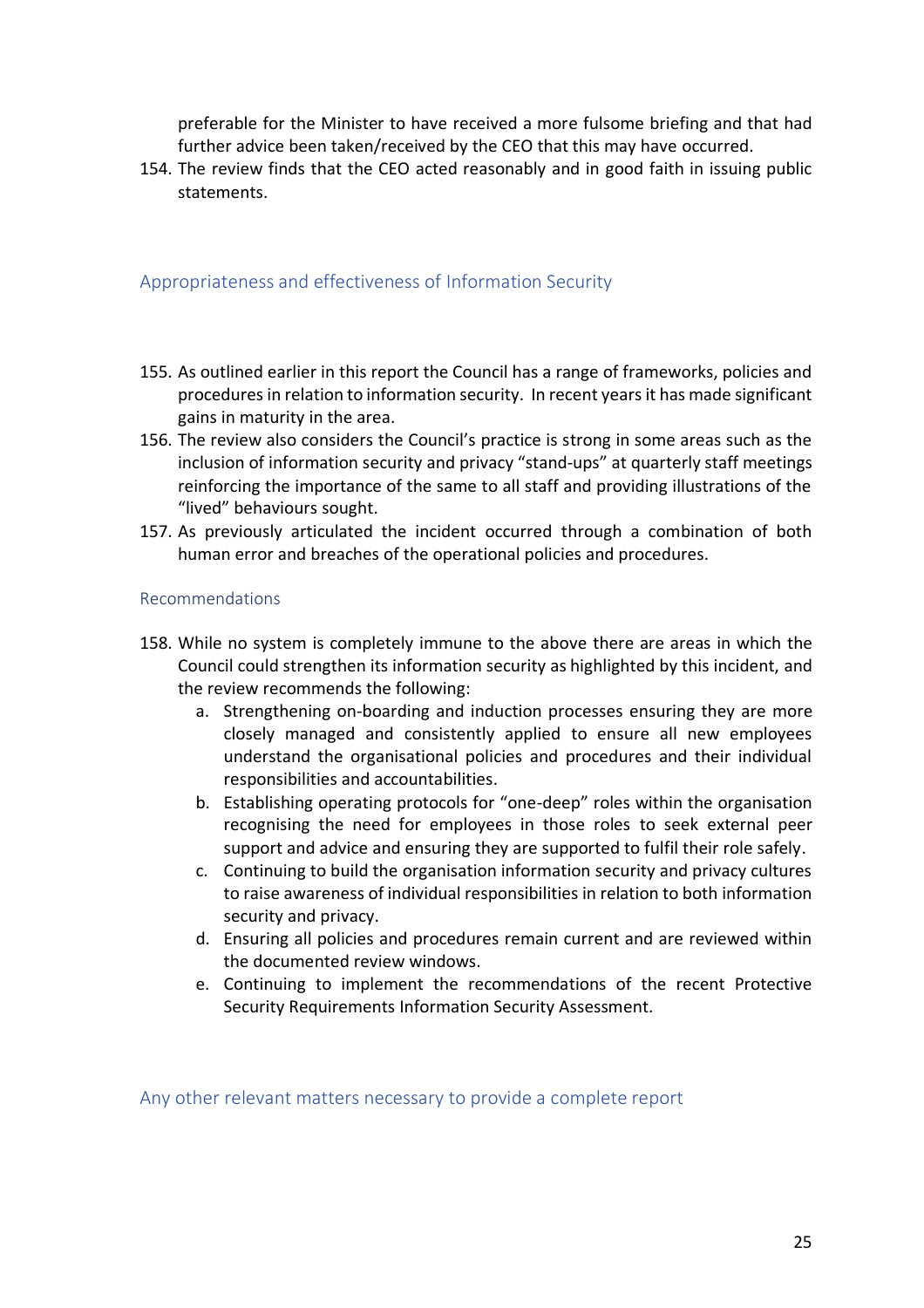- 159. The review considers one area of the incident response that was not well managed was the interface between the Governing Body and the Executive. As previously stated the review does not consider the CEO acted other than in good faith and reasonably, however the review considers the interface could have been substantially improved had the Governing Body formalised its expectations of the executive and formally nominated a sub-group of members to act on the Governing Body's behalf in relation to the incident, complete with delegation of decision making authority.
- 160. One feature of the incident is that the Governing Body does not appear to have made any decisions in relation to the incident. While the Chair and Communications Committee Chair were involved in some decisions and were included in a number of communications from the executive, there does not appear to be any formal delegation by the Governing Body to those individuals in relation to the incident. As such it is unclear whether the Governing Body had expectations of greater involvement or not.
- 161. In situations such as the incident, it is common for a subset of the Governing Body to be appointed to work with the Incident Response Team both to bring governance input and decision making, and to provide a channel of communication between the executive and the wider Governing Body. The extent to which this is integrated into the incident response is usually dependent on the nature of the incident and often reflective of the criticality of decision making and the seriousness of the incident. In the opinion of the review, the Council would have benefited from formally instigating a Governing Body Incident Team with a clear delegation from the Governing Body and clearly articulated expectations of communication to the full Governing Body.

### <span id="page-25-0"></span>Recommendation

- 162. That the Council reviews its Incident Response Plan and protocols to include the establishment of:
	- a. a Governing Body incident response team; and
	- b. Protocols for communication to the Governing Body.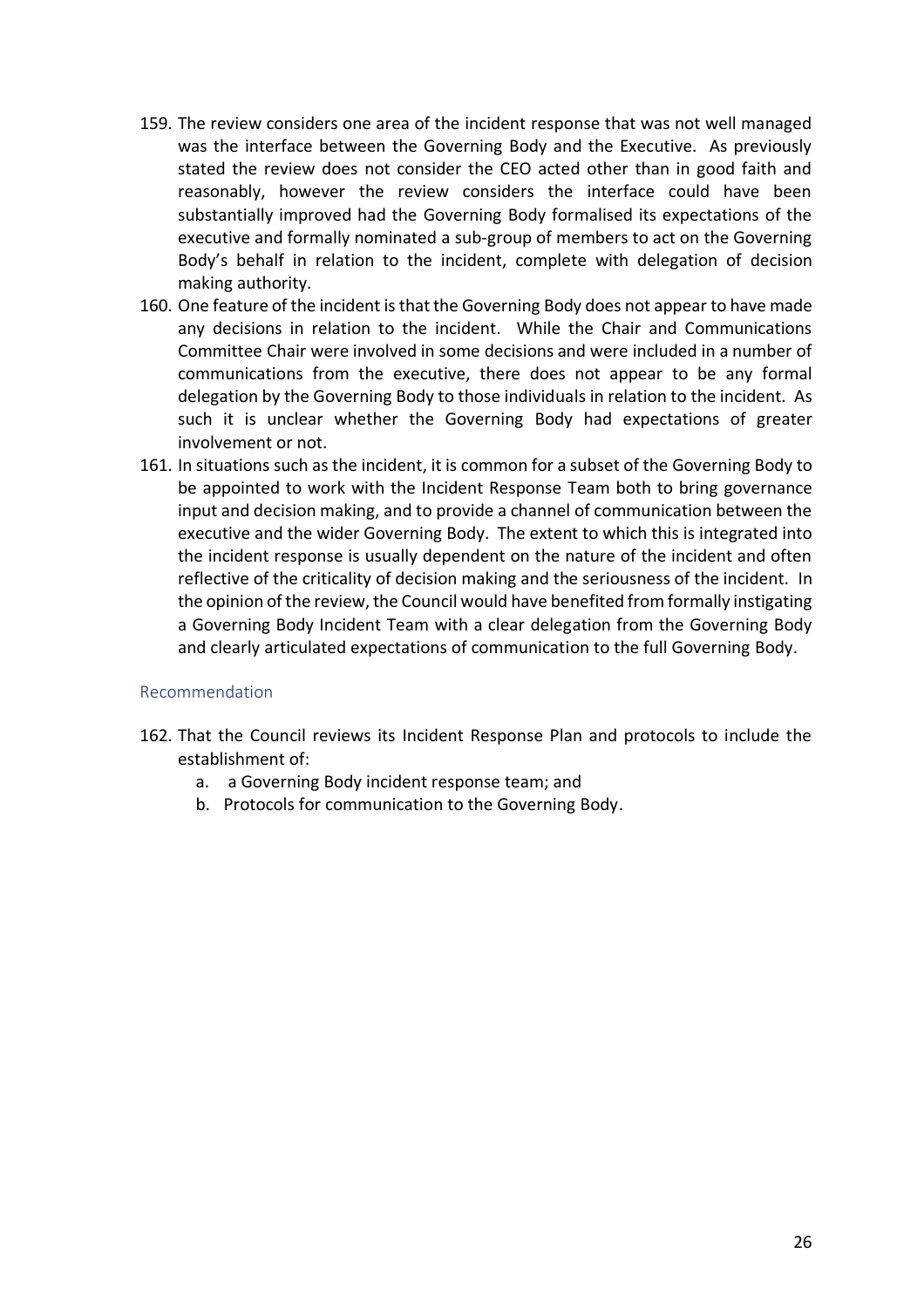## Terms of Reference

### Independent Review of the Teaching Council's Privacy **Breach**

### **Background**

On 9 December 2021, TVNZ alerted the Teaching Council to a spreadsheet of information they had discovered in a New Zealand-based online technology forum. This spreadsheet contained details of general enquiries, correspondence and official information requests received by the Teaching Council.

On discovery the Council advised the Office of the Privacy Commissioner and convened an incident response team to address the breach.

### Objective of the review

As the professional regulatory body for the teaching profession, the Council holds personal information relating to all teachers as well as sensitive and confidential information relating to those teachers engaged in disciplinary processes.

The security of personal and confidential information held by the Teaching Council is of fundamental significant to the operation of the Council and central to the Council's role in assuring public trust and confidence in teachers.

The objective of this review is to address concerns raised by this incident about the security of personal and confidential information held by Council, focusing on what happened, why it happened, the lessons learned, and the actions the Council needs to take to ensure that a similar incident will not happen again.

### Scope of the review

The independent reviewer is to investigate, make findings on, and report to the Governing Council regarding:

- The circumstances surrounding this incident, including the adequacy of the response.
- The causes of this incident, including whether the Council adhered to its own internal policies relevant to personal and/or confidential information and to applicable good practice guidance for the public sector.
- The appropriateness and effectiveness of the information security that the Council had in place prior to the privacy breach. This will include an assessment of the relevant policies, processes, governance, capability and security culture and practice of the Council.
- Any implications for the Council's wider information security systems.
- Whether the Chief Executive acted reasonably and in good faith before taking the actions below in relation to the incident:
	- Providing information and advice to the Chair of the Governing Council
	- Providing information and advice to the Governing Council